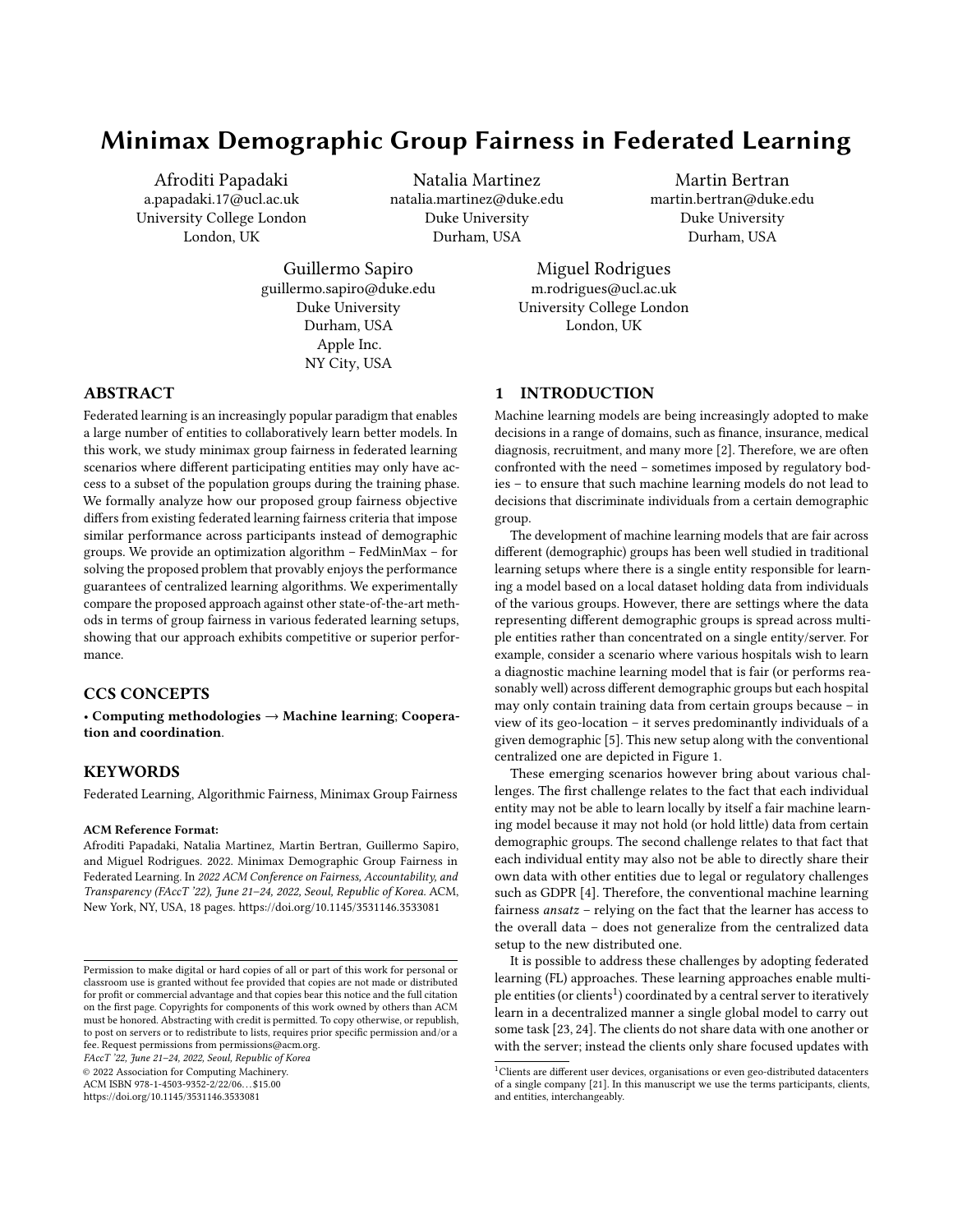the server, the server then updates a global model, and distributes the updated model to the clients, with the process carried out over multiple rounds or iterations. This learning approach enables different clients with limited local training data to learn better machine learning models.



Figure 1: Centralized Learning vs. Federated Learning group fairness. Left: A single entity holds the dataset  $S$  in a single server that is responsible for learning a model  $h$  parameterized by  $\,$  . Right: Multiple entities hold different datasets  $S_k$ , sharing restricted information with a server that is responsi sharing restricted information with a server that is responsible for learning a model  $h$  parametrized by , and the group importance weights  $W = \{W_a\}_{a \in \mathcal{A}}$ . See also Section 3.

However, with the exception of some recent works such as [5, 48], which we will discuss later, federated learning is not typically used to learn models that exhibit performance guarantees for different demographic groups served by a client (i.e., group fairness guarantees); instead, it is primarily used to learn models that exhibit specific performance guarantees for each client involved in the federation (i.e., client fairness guarantees). Importantly, in view of the fact that a machine learning model that is client fair is not necessarily group fair (as we formally demonstrate in this work), it becomes crucial to understand how to develop new federated learning techniques leading up to models that are also fair across different demographic groups.

This work develops a new federated learning algorithm that can be adopted by multiple entities coordinated by a single server to learn a global minimax group fair model. We show that our algorithm leads to the same (minimax) group fairness performance guarantees of centralized approaches such as [8, 32], which are exclusively applicable to settings where the data is concentrated in a single client. Interestingly, this also applies to scenarios where certain clients do not hold any data from some of the demographic groups.

The rest of the paper is organized as follows: Section 2 overviews related work. Section 3 formulates our proposed distributed group fairness problem. Section 4 formally demonstrates that traditional federated learning approaches such as [6, 7, 27, 36] may not always solve group fairness. In Section 5 we propose a new federated learning algorithm to collaboratively learn models that are minimax group fair. Section 6 illustrates the performance of our approach in

relation to other baselines. Finally, Section 7 draws various conclusions.

## 2 RELATED WORK

#### 2.1 Fairness in Machine Learning

The development of fair machine learning models in the standard centralized learning setting – where the learner has access to all the data – is underpinned by fairness criteria. One popular criterion is individual fairness [13] that dictates that the model is fair provided that people with similar characteristics/attributes are subject to similar model predictions/decisions. Another family of criteria – known as group fairness – requires the model to perform similarly on different demographic groups. Popular group fairness criteria include equality of odds, equality of opportunity [18], and demographic parity [30], that are usually imposed as a constraint within the learning problem. More recently, [32] introduced minimax group fairness; this criterion requires the model to optimize the prediction performance of the worst demographic group without unnecessarily impairing the performance of other demographic groups (also known as no-harm fairness) [8, 32].

In this work we leverage minimax group fairness criterion to learn a model that is (demographic) group fair across any groups included in the clients distribution in federated learning settings. However, the overall concepts here introduced can also be extended to other fairness criteria.

## 2.2 Fairness in Federated Learning

The development of fair machine learning models in federated learning settings has been building upon the group fairness literature. The majority of these works has concentrated predominantly on client-fairness which targets the development of algorithms leading to models that exhibit similar performance across different clients [27].

One such approach is agnostic federated learning (AFL) [36], whose aim is to learn a model that optimizes the performance of the worst performing client. Extensions of AFL [7, 41] improve its communication-efficiency by enabling clients to perform multiple local optimization steps. Another FL approach proposed in [27], uses an extra fairness constraint to flexibly control performance disparities across clients. Similarly, tilted empirical risk minimization [26] uses a hyperparameter called tilt to enable fairness or robustness by magnifying or suppressing the impact of individual client losses. FedMGDA+ [20] is an algorithm that combines minimax optimization coupled with Pareto efficiency [33] and gradient normalization to ensure fairness across users and robustness against malicious clients.

The works in [19, 37] enable fairness across clients with different hardware computational capabilities by allowing any participant to train a submodel of the original deep neural network (DNN) in order to contribute to the global model. The authors in [43] observe that unfairness across clients is caused by conflicting gradients that may significantly reduce the performance of some clients and therefore propose an algorithm for detecting and mitigating such conflicts. Finally, GIFAIR-FL [45] uses a regularization term to penalize the spread in the aggregated loss to enforce uniform performance across the participating entities. Our work naturally departs from these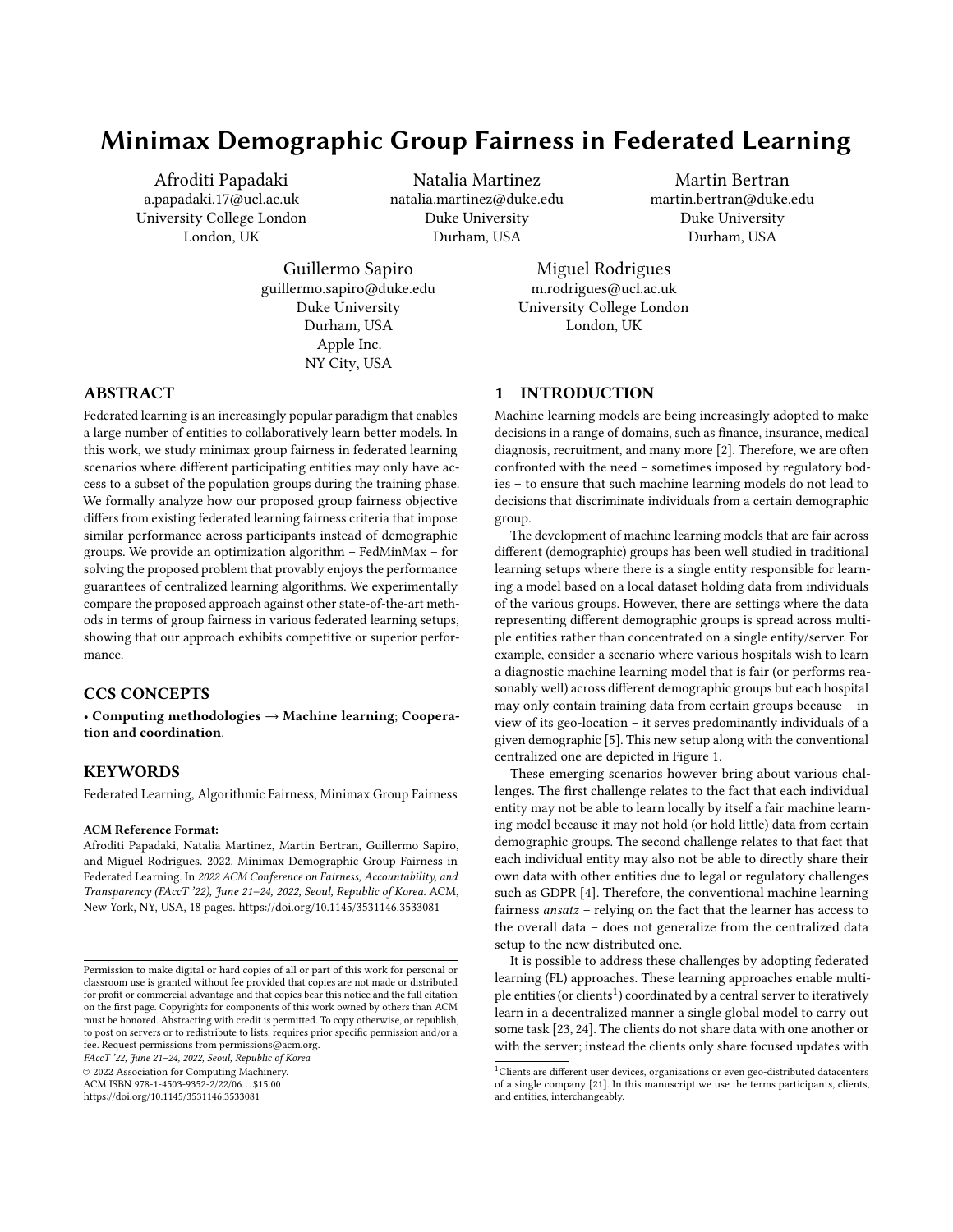fairness federated learning approaches since, as we prove in Section 4, client-fairness ensures fairness across all demographic groups included across clients datasets only under some special conditions.

Another fairness concept in federated learning is collaborative fairness [15, 31, 38, 47], which proposes each client's performance compensation to correspond to its contribution on the utility task of the global model. Larger rewards to high-contributing clients motivate their participation in the federation while lower rewards prevent free-riders [31]. However, such approaches might further penalize clients that have access to the worst performing demographic groups resulting to a even more unfair global model.

There are some recent complementary works that consider group fairness within client distributions. Group distributional robust optimization (G-DRFA) [48], aims to optimize for the worst performing group by learning a weighting coefficient for each local group, even if there are shared groups across clients. In our work, we combine the statistics received from the clients sharing the same groups to learn a global model, since, as we experimentally show in Section 6, considering duplicates of the same group might lead to worst generalization in some FL scenarios. FCFL [5] focuses on improving the worst performing client while ensuring a level of local group fairness defined by each client, by employing gradient-based constrained multi-objective optimization. Our primary goal is to learn a model solving (demographic) group fairness across any groups included in the clients distribution, independently of the groups representation in a particular client.

Finally, some recent approaches study the effects of (demographic) group fairness in FL using metrics such as demographic parity and/or equality in opportunity [3, 5, 10, 11, 14, 42, 46]. Compared to these methods, our approach can support scenarios with multiple group attributes and targets without any modifications on the optimization procedure. Also, even though comparing different fairness metrics is out of the scope of this work.<sup>2</sup> the aforementioned methods enforce some type of zero risk disparity across groups<sup>3</sup> and thus degrade the performance of the good performing groups. In this work, we consider minimax group fairness criterion [8, 32], and due to its no-unnecessary harm property, we do not disadvantage any demographic groups except if absolutely necessary, making it suitable for applications such as healthcare and finance. Our formulation is complemented by theoretical results connecting minimax client and minimax group fairness and by proposing a provably convergent optimization algorithm.

#### 2.3 Robustness in Federated Learning

Works dealing with robustness to distributional shifts in user data, such as [22, 40], also relate to group fairness. One work that closely relates to group fairness is FedRobust [40], that aims to learn a model for the worst case affine shift, by assuming that a client's data distribution is an affine transformation of a global one. However, it requires each client to have enough data to estimate the local worst case shift else the global model performance on the worst group hinders [28].

Our Contributions. To recap, our core contributions compared to the literature are:

- We formulate minimax group fairness in federated learning settings where some clients might only have access to a subset of the demographic groups during the training phase.
- We formally show under what conditions minimax group fairness is equivalent to minimax client fairness so that optimizing for any of the two notions results into a model that is both group and client fair.
- We propose a provably convergent optimization algorithm to collaboratively learn a minimax fair model across any demographic groups included in the federation, that allows clients to have high, low or no representation of a particular group. We show that our federated learning algorithm leads to a global model that is equivalent to a model yielded by a centralized learning algorithm.

## 3 PROBLEM FORMULATION

# 3.1 Group Fairness in Centralized Machine Learning

We first describe the standard minimax group fairness problem in a centralized machine learning setting [8, 32], where there is a single entity/server holding all relevant data and responsible for learning a group fair model (see Figure 1). We concentrate on classification tasks, though our approach also applies to other learning tasks such as regression. Let the triplet of random variables  $(X; Y; A) \in X \times Y \times \mathcal{A}$  represent input features, target, and demographic groups. Let also  $p(X; Y; A) = p(A) \cdot p(X; Y|A)$  represent the joint distribution of these random variables where  $p(A)$  represents the prior distribution of the different demographic groups and  $p(X;Y|A)$  their data conditional distribution.

Let  $\chi: |y|-1 \times |y|-1 \to \mathbb{R}_+$  be a loss function where represents the probability simplex. We now consider that the entity will learn an hypothesis h drawn from an hypothesis class  $H =$  $\{h: \mathcal{X} \to \mathcal{Y} \mid -1\}$ , that solves the optimization problem given by

$$
\min_{h \in \mathcal{H}} \max_{a \in \mathcal{A}} r_a(h); \tag{1}
$$

with  $r_a(h) = E(X; Y) \sim p(X; Y|A=a) \int (h(X); Y)|A=a$ . Note that this problem involves the minimization of the expected risk of the worst problem involves the minimization of the expected risk of the worst performing demographic group.

Importantly, under the assumption that the loss is a convex function w.r.t the hypothesis<sup>4</sup> and the hypothesis class is a convex set, solving the minimax objective in Eq. 1 is equivalent to solving

$$
\min_{h \in \mathcal{H}} \max_{a \in \mathcal{A}} r_a(h) \ge \min_{h \in \mathcal{H}} \max_{\mu \in \mathcal{A}^{|X| - 1}} \mathcal{A}_{a \in \mathcal{A}} \tag{2}
$$

where  $\sum_{\geq}^{|A| - 1}$  represent the vectors in the simplex with all of their components larger than . Note that if  $= 0$  the inequality in Eq. 2 becomes an equality, however, allowing zero value coefficients may lead to models that are weakly, but not strictly, Pareto optimal [17, 35].

The minimax objective over the linear combination of the sensitive groups can be achieved by alternating between projected

 ${\rm ^2}$  There are various studies discussing the effects of different fairness metrics. See for example [16].

<sup>&</sup>lt;sup>3</sup>The risk considered in the fairness constraints is different across fairness definitions.

 ${}^{4}{\rm This}$  is true for the most common functions in machine learning settings such as Brier score and cross entropy.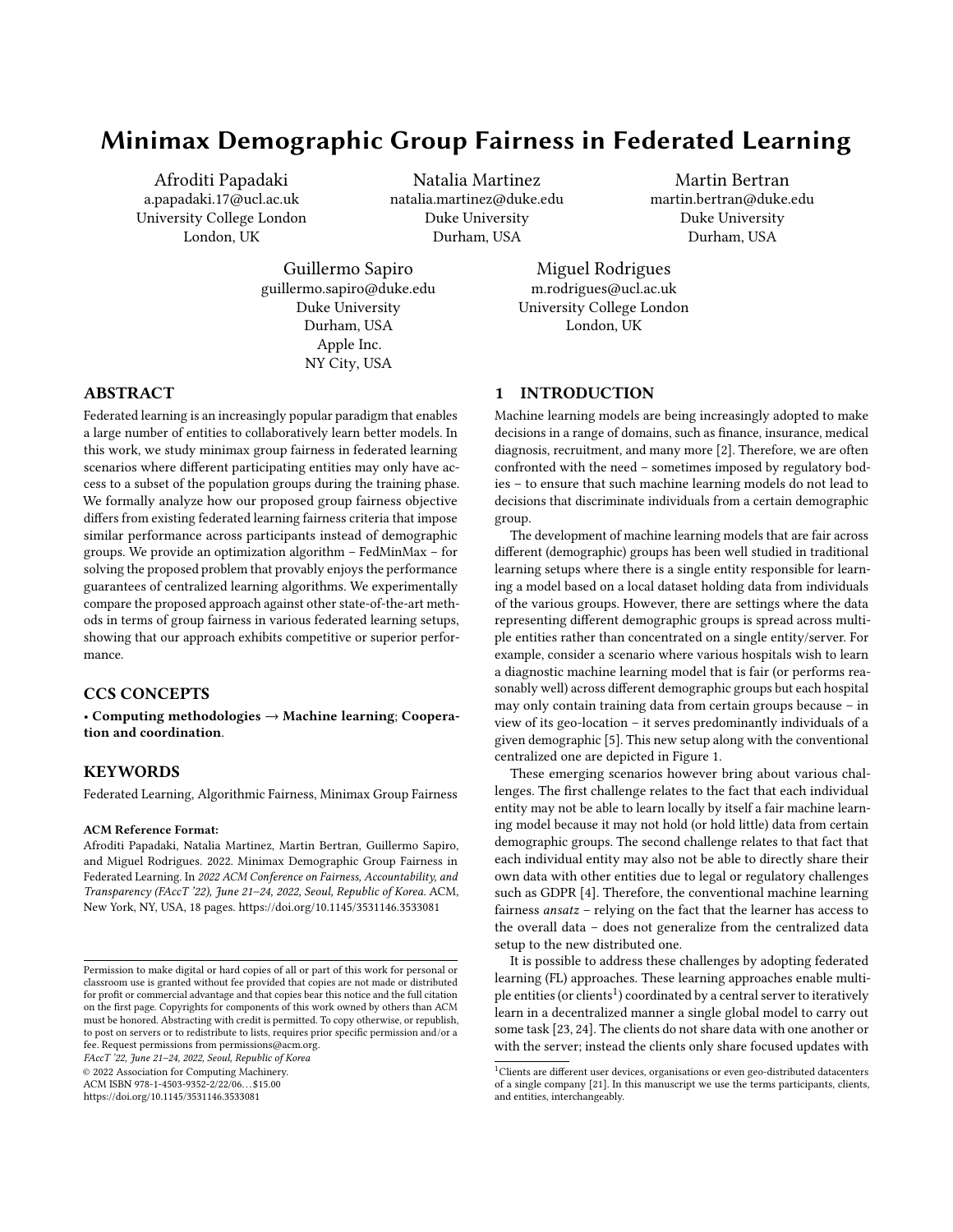gradient ascent or multiplicative weight updates to optimize the weights given the model, and stochastic gradient descent to optimize the model given the weighting coefficients [1, 8, 32].

## 3.2 Group Fairness in Federated Learning

We now describe our proposed group fairness federated learning problem; this problem differs from the previous one because the data is now distributed across multiple clients but each client (or the server) do not have direct access to the data held by other clients. See also Figure 1.

In this setting, we incorporate a categorical variable  $K \in \mathcal{K}$  to our data tuple  $(X; Y; A; K)$  to indicate the clients participating in the federation. We assume that the target demographic groups are pre-determined by the entities participating in the federation (e.g. gender). The joint distribution of these variables is  $p(X;Y;A;K)$  =  $p(K) \cdot p(A|K) \cdot p(X;Y|A;K)$ , where  $p(K)$  represents a prior distribution over clients – which in practice is the fraction of samples that are acquired by client  $K$  relative to the total number of data samples –,  $p(A|K)$  represents the distribution of the groups conditioned on the client, and  $p(X;Y|A;K)$  represents the distribution of the distribution of the input and target variables conditioned on the group and client. We assume that the group-conditional distribution is the same across clients, meaning  $p(X;Y|A;K) = p(X;Y|A)$ . This is required for the equivalence of the proposed problem to client fairness in Lemma 1, but it will also likely hold in most FL settings. Note, however, that our model explicitly allows for the distribution of the demographic groups to depend on the client (via  $p(A|K)$ , accommodating for the fact that certain clients may have a higher (or lower) representation of certain demographic groups over others.

We now aim to learn a model  $h \in \mathcal{H}$  that solves the minimax fairness problem as presented in Eq. 1, but considering that the group loss estimates are split into  $|K|$  estimators associated with each client. We therefore re-express the linear weighted formulation of Eq. 2 using importance weights, allowing to incorporate the role of the different clients, as follows:

$$
\min_{h \in \mathcal{H}} \max_{\mu \in \mathcal{L}} \mathcal{H}^{n}(\mathcal{H})
$$
\n
$$
= \min_{h \in \mathcal{H}} \max_{\mu \in \mathcal{L}} \rho(A = a) w_a r_a(h)
$$
\n
$$
= \min_{h \in \mathcal{H}} \max_{\mu \in \mathcal{L}} \rho(K = k) \mathbf{1}_{\mathcal{H}^{n}(\mathcal{H})} \rho(A = a | K = k) w_a r_a(h)
$$
\n
$$
= \min_{h \in \mathcal{H}} \max_{\mu \in \mathcal{L}} \mathcal{H}^{n}(\mathcal{K} = k) \mathbf{1}_{\mathcal{H}^{n}(\mathcal{H})} \rho(K = k) r_k(h; w);
$$
\n
$$
= \min_{h \in \mathcal{H}} \max_{\mu \in \mathcal{L}} \rho(K = k) r_k(h; w);
$$

where  $r_k(h; w) = p(A = a|K = k)w_a r_a(h)$  is the expected a∈A<br>client risk and  $W_a = \mu_a / p(A = a)$  denotes the importance weight<br>for a particular demographic group for a particular demographic group.

There is an immediate non-trivial challenge that arises within this proposed federated learning setting in relation to the centralized one described earlier: we need to devise an algorithm that solves the objective in Eq. 3 under the constraint that the different clients cannot share their local data with the server or with one another, but – in line with conventional federated learning settings [7, 27, 34, 36]– only local model updates of a global model (or other quantities such as local risks) are shared with the server. This will be addressed later in this paper by the proposed federated optimization.

# 4 CLIENT FAIRNESS VS. GROUP FAIRNESS IN FEDERATED LEARNING

Before proposing a federated learning algorithm to solve our proposed group fairness problem, we first reflect whether a model that solves the more widely used client fairness objective in federated learning settings given by [36]

$$
\min_{h \in \mathcal{H}} \max_{k \in \mathcal{K}} r_k(h) = \min_{h \in \mathcal{H}} \max_{\in |\mathcal{K}|^{-1}} \mathop{\mathbb{E}}_{\mathcal{D}} [\hat{h}(X); Y)]; \tag{4}
$$

where  $\mathcal{D} = \frac{|\mathbf{F}|}{|\mathbf{F}|}$  $k=1$ <br>k=1<br>ks and = {kkkkkkkkkk} is the vector consisting of client over the clients and  $= \{ k \} k \in \mathcal{K}$  is the vector consisting of client<br>weighting coefficients, also solves our proposed minimax group weighting coefficients, also solves our proposed minimax group fairness objective given by

$$
\min_{h \in \mathcal{H}} \max_{a \in \mathcal{A}} r_a(h) = \min_{h \in \mathcal{H}} \max_{\mu \in [\mathcal{A}]^{-1}} \mathop{\mathbb{E}}_{\mathcal{D}\mu} [\left( h(X); Y \right)]; \tag{5}
$$

where  $\mathcal{D}_{\mu} = \big|\mathbf{F}| \atop a=1} |\mathbf{F}| \mu_a p(X; Y | A = a)$  denotes a joint data distribution over sensitive groups and  $\mu = {\mu_a}_{a \in \mathcal{A}}$  is the vector of the group weights.

The following lemma illustrates that a model that is minimax fair with respect to the clients is equivalent to a relaxed minimax fair model with respect to the (demographic) groups.

LEMMA 1. Let  $P_{\mathcal{A}}$  denote a matrix whose entry in row a and column k is  $p(A = a|K = k)$  (i.e., the prior of group a in client k). Then, given a solution to the minimax problem across clients

$$
h^*\colon\mathbf{A}^*\in\arg\min_{h\in\mathcal{H}}\max_{\mathbf{A}\in\mathcal{H}^{N|-1}}\mathbf{E}\big[\hat{h}(X;Y)\big];\tag{6}
$$

 $9 \mu^* = P_{\mathcal{A}}$  \* that is solution to the following constrained minimax problem across sensitive groups:

$$
h^* : \mu^* \in \arg\min_{h \in \mathcal{H}} \max_{\mu \in \mathsf{P}_{\mathcal{A}}} \mathsf{E} \left[ \left( h(X); Y \right) \right]; \tag{7}
$$

where the weighting vector  $\mu$  is constrained to belong to the simplex subset defined by  $\overline{P}_{\mathcal{A}}$   $|\mathcal{K}|^{-1} \subseteq |\mathcal{A}|^{-1}$ . In particular, if the set =  $\mu' \in P_{\mathcal{A}}^{\gamma}$   $|\mathcal{K}|^{-1}$ :  $\mu' \in \arg \min$ h∈H<br>′ max  $max_{\mu \in |\mathcal{A}|^{-1}} E$ <br>are antition  $\mathbb{E} \left[ \left[ (h(X); Y) \right] \right]$ , 0, then  $\mu^* \in \Lambda$ , and the minimax fairness solution across clients is also a

minimax fairness solution across demographic groups.

Lemma 1 proves that being minimax with respect to the clients is equivalent to finding the group minimax model constraining the weighting vectors  $\mu$  to be inside the simplex subset P<sub>A</sub> |K|-1. Therefore, if this set already contains a group minimax weighting vector, then the group minimax model is equivalent to client minimax model. Another way to interpret this result is that being minimax with respect to the clients is the same as being minimax for any group assignment  $A$  such that linear combinations of the groups distributions are able to generate all clients distributions, and there is a group minimax weighting vector in  $P_{\mathcal{A}}$  |N|-1.

Being minimax at the client and group level relies on  $P_{\mathcal{A}}$  | $\mathcal{K}$ |-1 containing the minimax weighting vector. In particular, if for each sensitive group there is a client comprised entirely of this group ( $P_{\mathcal{A}}$ contains a identity block), then  $P_{\mathcal{A}}^{-|\mathcal{K}|-1} = |\mathcal{A}|-1$  and group and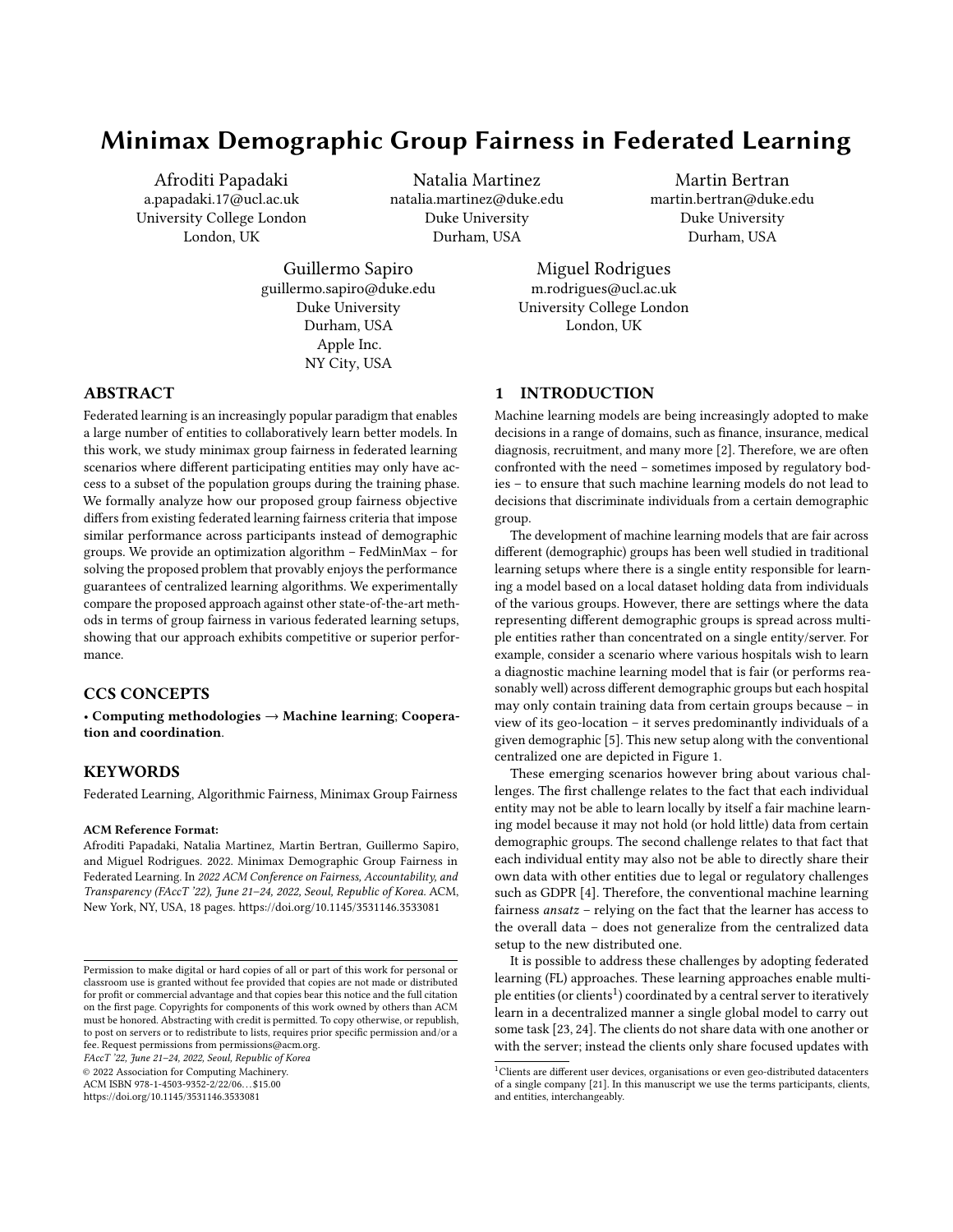client level fairness are guaranteed to be fully compatible. Another trivial example is when at least one of the client's group priors is equal to a group minimax weighting vector. This result also suggests that client level fairness may also differ from group level fairness. This motivates us to develop a new federated learning algorithm to guarantee group fairness that – where the conditions of the lemma hold – also results in client fairness. We experimentally validate the insights deriving from Lemma 1 in Section 6. The proof for Lemma 1 is provided in the supplementary material, Appendix A.

# 5 MINIMAX GROUP FAIRNESS FEDERATING LEARNING ALGORITHM

We now propose an optimization algorithm – Federated Minimax (FedMinMax) – to solve the group fairness problem in Eq. 3.

Let each client k have access to a dataset  $S_k = \{ (x_i^k, i^k; a_i^k) ; i =$ <br> $\cdots n_k$  containing various data points drawn i.i.d. according to 1;:::;  $\{n_k\}$  containing various data points drawn i.i.d according to  $n(X \cdot Y \cdot \Delta | K - k)$ . We also define three additional sets: (a)  $S_{x,y}$  $p(X;Y;A|K = k)$ . We also define three additional sets: (a)  $S_{a;k}$  =  $\{(x_i^k, k, a_i^k) \in S_k : a_i = a\}$  is a set containing all data examples<br>associated with group a in client k; (b)  $S_2 = S_{k,2}$  is the set  $\{(x_i^k, k_i^k, a_i^k) \in S_k : a_i = a\}$  is a set containing all data examples associated with group a in client k; (b)  $S_a = \sum_{k \in \mathcal{S}}$ k ∈K  $\mathcal{S}_{k; a}$ is the set containing all data examples **a**ssociated **w**ith group a across the various clients; and (c)  $S = S_k = S_a$ k∈K<br>les a  $S_k = \sum_{a \in S}$  $S_a = \frac{S_a}{k \epsilon s}$  $k \in K$ acro Ð a∈A<br>ss cl  $s_{a;k}$ is containing all data examples across groups and across clients. Note that, it is possible that  $S_{a,k}$  is empty for some k and some a implying that such a client does not have data realizations for such implying that such a client does not have data realizations for such group.

We will also let the model  $h$  be parametrized via a vector of parameters  $\in$ , i.e.,  $h(\cdot) = h(\cdot; \cdot)$ .<sup>56</sup> We approximate the relevant statistical risks using empirical risks as

$$
f_k(\cdot; \mathbf{w}) = \frac{\mathbf{h}_{\alpha;k}}{\mathbf{h}_{\alpha;k}} \hat{w}_{\alpha} f_{\alpha;k}(\cdot); \quad f_{\alpha}(\cdot) = \frac{\mathbf{h}_{\alpha;k}}{\mathbf{h}_{\alpha;k}} f_{\alpha;k}(\cdot);
$$
\n
$$
\text{where } f_{\alpha;k}(\cdot) = \frac{1}{n_{\alpha;k}} \sum_{(x;\cdot) \in S_{\alpha;k}} \delta_{n,k}(\cdot; \cdot), \quad \delta_{n,k} = \frac{1}{n_{\alpha;k}} \sum_{(x;\cdot) \in S_{\alpha;k}} \delta_{n,k} \delta_{n,k} = \frac{1}{n_{\alpha;k}} \sum_{(x;\cdot) \in S_{\alpha;k}} \delta_{n,k} \delta_{n,k} = \frac{1}{n_{\alpha;k}} \sum_{(x;\cdot) \in S_{\alpha;k}} \delta_{n,k} \delta_{n,k} \delta_{n,k} \delta_{n,k} = \frac{1}{n_{\alpha;k}} \sum_{(x;\cdot) \in S_{\alpha;k}} \delta_{n,k} \delta_{n,k} \delta_{n,k} \delta_{n,k} \delta_{n,k} \delta_{n,k}
$$
\n
$$
\text{estimate of } f_{\alpha}(\cdot; \cdot; \mathbf{w}) \text{ is an estimate of } f_{\alpha}(\cdot; \cdot; \mathbf{w}) \text{ is an estimate of } f_{\alpha}(\cdot; \cdot; \mathbf{w}) \text{ is an estimate of } f_{\alpha}(\cdot; \cdot; \mathbf{w}) \text{ is an estimate of } f_{\alpha}(\cdot; \cdot; \mathbf{w}) \text{ is an estimate of } f_{\alpha}(\cdot; \cdot; \mathbf{w}) \text{ is an estimate of } f_{\alpha}(\cdot; \cdot; \mathbf{w}) \text{ is an estimate of } f_{\alpha}(\cdot; \cdot; \mathbf{w}) \text{ is an estimate of } f_{\alpha}(\cdot; \cdot; \mathbf{w}) \text{ is an estimate of } f_{\alpha}(\cdot; \cdot; \mathbf{w}) \text{ is an estimate of } f_{\alpha}(\cdot; \cdot; \mathbf{w}) \text{ is an estimate of } f_{\alpha}(\cdot; \cdot; \mathbf{w}) \text{ is an estimate of } f_{\alpha}(\cdot; \cdot; \mathbf{w}) \text{ is an estimate of } f_{\alpha}(\cdot; \cdot; \mathbf{w}) \text{ is an estimate of } f_{\alpha}(\cdot; \cdot; \mathbf{w}) \text{ is an estimate of } f_{\alpha}(\cdot; \cdot
$$

estimate of  $r_k$ ( ;*w*),  $r_{\partial}$ ( ) is an estimate of  $r_a$ ( ), and  $r_{\partial}$ ;  $k$ ( ) is an estimate of  $r_{\partial}$  ( ) = estimate of  $r_{a;k}(\ ) = \underset{(X;Y) \sim p(X;Y)}{E}$  $E$ <br>(X;Y)∼ $p(X;Y|A=a;K=k)$ [`(h(X);Y)|A = a;K = k].

We consider the importance weighted empirical risk  $r_k$  since the ents do not have access to the data distribution but instead to a clients do not have access to the data distribution but instead to a dataset with finite samples. Therefore, the clients in coordination with the central server attempt to solve the optimization problem given by:  $\sim$ 

$$
\min_{\epsilon} \max_{\mu \in [\frac{|\mathcal{R}|}{2}]^{+1}} \sum_{a \in \mathcal{A}} \mu_a f_a(\epsilon) = \min_{\epsilon} \max_{\mu \in [\frac{|\mathcal{R}|}{2}]^{+1}} \sum_{k \in \mathcal{K}} \frac{n_k}{n} f_k(\epsilon; w) = (9)
$$
  
The objective in Eq. 9 can be interpreted as a zero-sum game

between two players: the learner aims to minimize the objective by optimizing the model parameters and the adversary seeks to maximize the objective by optimizing the weighting coefficients  $\mu$ .

We use a non-stochastic variant of the stochastic-AFL algorithm introduced in [36]. Our version, provided in Algorithm 1, assumes

#### Algorithm 1 Federated MiniMax (FedMinMax)

**Input:**  $K$ : Set of clients,  $T$  : total number of communication rounds, : model learning rate,  $\mu$ : global adversary learning rate. rounds, : model learning rate,  $\mu$ : global adversary learning rate,<br>S,  $\mu$ : set of examples for group 3 in client  $k$ ,  $8a \in \mathcal{A}$  and  $8k \in \mathcal{K}$  $S_{\alpha,k}$ : set of examples for group a in client k,  $8a \in \mathcal{A}$  and  $8k \in \mathcal{K}$ . <sup>2</sup>: Server **initializes**  $\mu^0 \leftarrow$  = { $|S_a|/|S|\}_{a \in \mathcal{A}}$  and <sup>0</sup> randomly. 2: for  $t = 1$  to  $\overline{T}$  do<br>3: Server computer 3: Server **computes**  $w^{t-1}$  ←  $\mu^{t-1}$ /

- 4: Server broadcasts <sup>t</sup>−<sup>1</sup> , *w* t−1
- 5: **for** each client  $k \in \mathcal{K}$  in parallel do<br>  $\begin{array}{ll} \n\hline\n6: & \n\hline\n\end{array}$   $\begin{array}{ll} \n\hline\n\end{array}$   $\hline\n\end{array}$   $\begin{array}{ll} \n\hline\n\end{array}$   $\hline\n\end{array}$   $\begin{array}{ll} \n\hline\n\end{array}$   $\hline\n\end{array}$   $\begin{array}{ll} \n\hline\n\end{array}$   $\hline\n\end{array}$   $\begin{array}{ll} \$
- 
- 7: Client-k **obtains** and **sends**  $\{f_{a;k}(\begin{bmatrix} t-1 \end{bmatrix}\}_{{a \in \mathcal{A}}}$  and  $\begin{bmatrix} t \end{bmatrix}$  to server
- 8: end for
- 9: Server computes:  $\mathbf{t} \leftarrow$  $k \in \mathcal{K}$  $\frac{n_k}{n}$  t

10: Server updates:

$$
\mu^t \leftarrow \bigcup_{|\mathcal{A}|=1} \mu^{t-1} + \mu \nabla \mu \langle \mu^{t-1}; f_{\partial}(\mu^{t-1}) \rangle
$$
  
11: end for

Outputs:  $\frac{1}{\tau} \prod_{t=1}^{T} t$ 

i<br>İ

that all clients are available to participate in each communication round  $t$ . In each round  $t$ , the clients receive the latest model parameters <sup>t−1</sup>, the clients then perform one gradient descent step using all their available data, and the clients then share the updated model parameters along with certain empirical risks with the server. The server (learner) then performs a weighted average of the client model parameters  $t = \frac{n_k}{n_k} \frac{r_k}{k}$  $k ∈ K$   $\overset{\sim}{\phantom{\sim}}$   $\overset{\sim}{\phantom{0}}$  a projected gradient ascent . The server also step in order to guarantee that the weighting coefficient updates are consistent with the constraints. We use the Euclidean algorithm proposed in [12] in order to implement the projection operation ( Î  $|\mathcal{A}|$ -1 $(\cdot)$ ).

We can show that our proposed algorithm can exhibit convergence guarantees.

LEMMA 2. Consider our federated learning setting (Figure 1, right) where each entity k has access to a local dataset  $S_k = \sum_{a \in \mathcal{A}} S_{a;k}$ , and a∈A<br>a centralized machine learning setting (Figure 1, left) where there is a single entity that has access to a single dataset  $S = \bigcup_{k \in \mathcal{K}} S_k = \bigcup_{k \in \mathcal{K}} S_k$ **Ð Ð**  $S_{\alpha k}$  (i.e., this single entity in the centralized settin k ∈K Ð a∈A<br>ss to  $\mathcal{S}_{a;k}$  (i.e., this single entity in the centralized setting has access to the data of the various clients in the distributed setting). Then, Algorithm 1 (federated) and Algorithm 2 (non-federated, in the supplementary material, Appendix B) lead to the same global model provided that learning rates and model initialization are identical.

The proof for Lemma 2 is provided in Appendix A. This lemma shows that our federated learning algorithm inherits any convergence guarantees of existing centralized machine learning algorithms. In particular, assuming that one can model the single gradient descent step using a -approximate Bayesian Oracle [1], we can show that a centralized algorithm converges and hence our FedMin-Max one converges too (under mild conditions on the loss function, hypothesis class, and learning rates). We provide the convergence guarantees in Lemma A.1, in the supplementary material.

 $^5 \rm{This}$  vector of parameters could for example correspond to the set of weights / biases in a neural network.

 $6$ Note that we assume a convex hypothesis class  $H$ , not a convex vector space . Nevertheless, we use the vector of parameters to describe the empirical form of the problem and the proposed solver for convenience.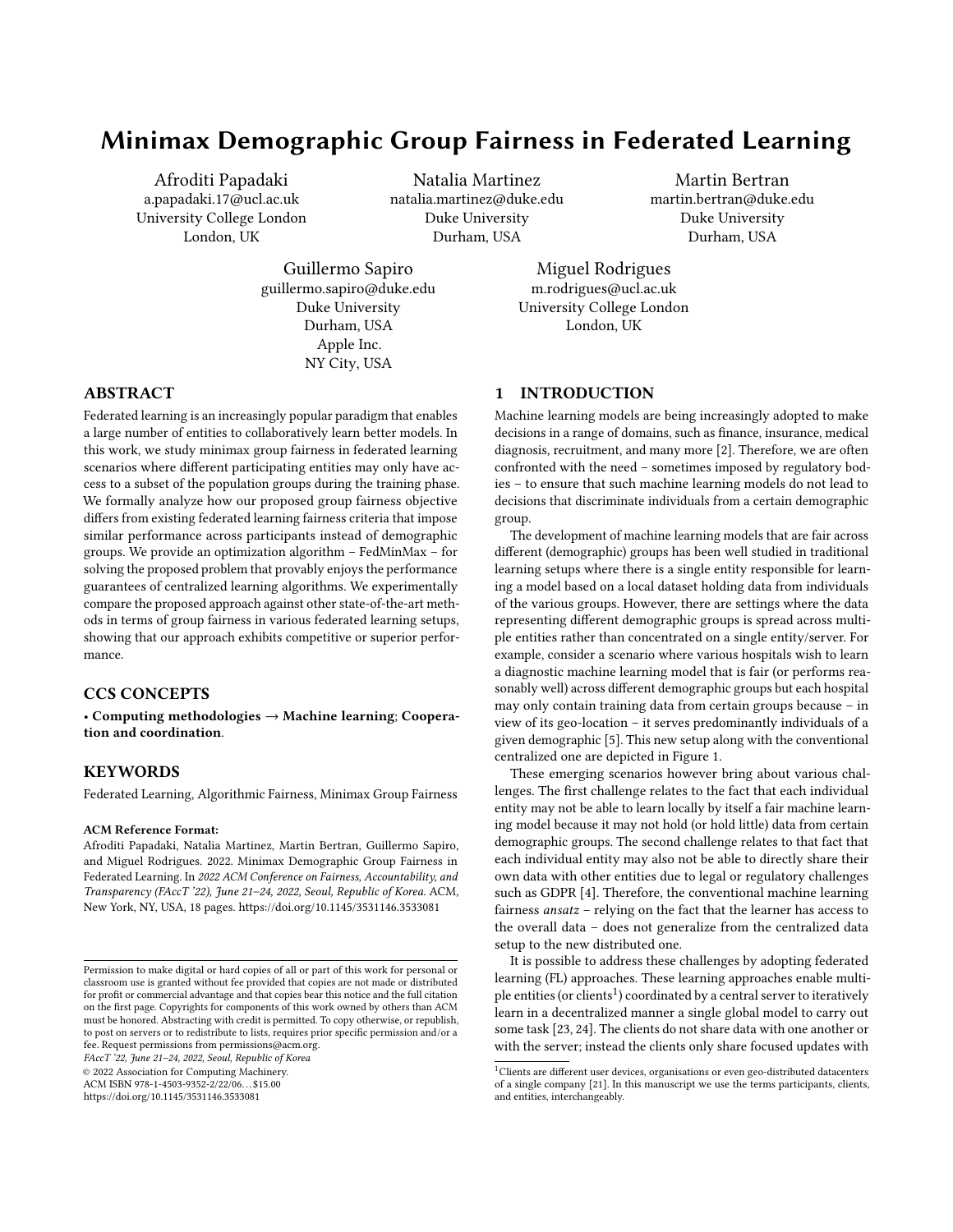FAccT '22, June 21–24, 2022, Seoul, Republic of Korea Papadaki, et al. Papadaki, et al.



Figure 2: Illustration of the optimal hypothesis h and the conditional distributions  $p(Y|X)$  and  $p(X|A)$  for the generated synthetic dataset. Left: The worst group is  $A = 0$  and the minimax optimal hypothesis h (black line) is equal to the optimal model for the worst group (orange line). Right: The distributions  $p(X)$ , and conditional distributions  $p(X|A = 0)$  and  $p(X|A = 1)$  are overlapping.

## 6 EXPERIMENTAL RESULTS

In this section we empirically showcase the applicability and competitive performance of the proposed federated learning algorithm. We apply FedMinMax to diverse federated learning scenarios by utilizing common benchmark datasets with multiple targets and sensitive groups. In particular, we perform experiments on the following datasets:

- Synthetic. We generated a synthetic dataset for binary classification involving two sensitive groups (i.e.,  $|\mathcal{A}| = 2$ ). Let  $N(\mu; 2)$  be the normal distribution with  $\mu$  being the mean<br>and  $2$  being the variance and  $Re(f)$  Bernoulli distribution and  $\,$   $^2$  being the variance, and  $Ber(p)$  Bernoulli distribution with probability  $p$ . The data were generated assuming the group variable  $A \sim Ber(\frac{1}{2})$ , the input features variable  $X \sim N(0, 1)$  and the target variable  $Y|X: A = 3 \sim Ber(h^*)$ , where  $N(0; 1)$  and the target variable  $Y|\dot{X}; A = a \sim Ber(h_a^*)$ , where  $a^* = u^j_a \mathbb{1}[X \le 0] + u^h_a \mathbb{1}[X > 0]$  is the optimal hypothesis for  $a = 0$ .  $A = 3$  We select  $f(u^h, u^h, u^h, u^h) = f_0(s, 0, 0, 0, 3, 0, 1)$  $\alpha = \alpha - \alpha = \alpha$ . We select  $\{u_0^{h} : u_1^{h} : u_0^{l} : u_1^{l}\} = \{0.6; 0.9; 0.3; 0.1\}$ .<br>As illustrated in Figure 2, left side, the optimal hypothesis b  $\frac{1}{2}$ ;  $\frac{1}{2}$  is illustrated in Figure 2, left side, the optimal hypothesis h<br>is equal to the optimal model for groun  $4 - 0$ . The results is equal to the optimal model for group  $A = 0$ . The results on this dataset are reported in the supplementary material, Appendix D.
- Adult [29]. Adult is a binary classification dataset consisting of <sup>32</sup>; <sup>561</sup> entries for predicting yearly income based on twelve input features such as age, race, education and marital status. We consider four sensitive groups (i.e.,  $|\mathcal{A}| = 4$ ) created by combining the gender labels and the yearly income as follows: {Male w/ income > 50K, Male w/ income <<sup>=</sup> 50K, Female w/ income  $> 50K$ , Female w/ income  $\lt$  = 50K}.
- FashionMNIST [44]. FashionMNIST is a grayscale image dataset which includes <sup>60</sup>; <sup>000</sup> training images and <sup>10</sup>; <sup>000</sup> testing images. The images consist of  $28 \times 28$  pixels and are classified into 10 clothing categories. In our experiments we consider each of the target categories to be a sensitive group too, (i.e.,  $|\mathcal{A}| = 10$ ).
- CIFAR-10 [25]. CIFAR-10 is a collection of <sup>60</sup>; <sup>000</sup> colour images of  $32 \times 32$  pixels. Each image contains one out of 10 object classes. There are <sup>50</sup>; <sup>000</sup> training images and <sup>10</sup>; <sup>000</sup> test images. We use all ten target categories, which we assign both as targets and sensitive groups (i.e.,  $|\mathcal{A}| = 10$ ).
- ACS Employment [9]. ACS Employment is a recent dataset constructed using ACS PUMS data for predicting whether an

individual is employed or not. For our experiments we use the 2018 1-Year data for all the US states and Puerto Rico. We combine race and utility labels to generate the following sensitive groups: : {Employed White, Employed Black, Employed Other, Unemployed White, Unemployed Black, Unemployed Other} (i.e.,  $|\mathcal{A}| = 6$ ). We also conduct experiments where the sensitive class is race using the original 9 labels that we report in the supplementary material, Appendix D.

Following other standard baselines, such as [7, 36], we assign the target categories as sensitive attributes in the image datasets, instead of using arbitrary labels.

We examine three federated learning settings, that we categorize based on the sensitive group allocation on clients as follows:

- (1) Equal access to Sensitive Groups (ESG), where every client has access to all sensitive groups but does not have enough data to train a model individually. Each client in the federation has access to the same amount of the sensitive classes (i.e.,  $n_i = n_j 8i; j \in \mathcal{K}; i$ , j and  $n_{a;i} = n_{a;j} 8i; j \in$  $\mathcal{K}$ ;  $a \in \mathcal{A}$ ; i, j). Here, we examine a case where group and client fairness are not equivalent.
- (2) Partial access to Sensitive Groups (PSG), where each participant has access to a subset of the available groups memberships. In particular, the data distribution is unbalanced across participants since the size of local datasets differs (i.e.,  $n_i$ ,  $n_i \otimes i$ ;  $j \in \mathcal{K}$ ;  $i$ ,  $j$ ). Akin to ESG, this is a scenario where group and client fairness are incompatible. We use this scenario to compare the performances when there is low or no local representation of particular groups.
- (3) Access to a Single Sensitive Group (SSG), where each client holds data from one sensitive group, for showcasing the group and client fairness objectives equivalence derived from Lemma 1. Similarly to PSG setting, the size of the local dataset varies across clients.

Note that ESG is an i.i.d. data scenario while PSG and SSG are non-i.i.d. data settings. Each client's data is unique, meaning that there are no duplicated examples across clients. In all experiments we consider a federation consisting of 40 clients and a single server that orchestrates the training procedure. We benchmark our approach against AFL [36], q-FedAvg [27], TERM [26] and FedAvg [34]. As a baseline, we also run FedMinMax with one client (akin to centralized ML), that we denote Centralized Minmax Baseline, to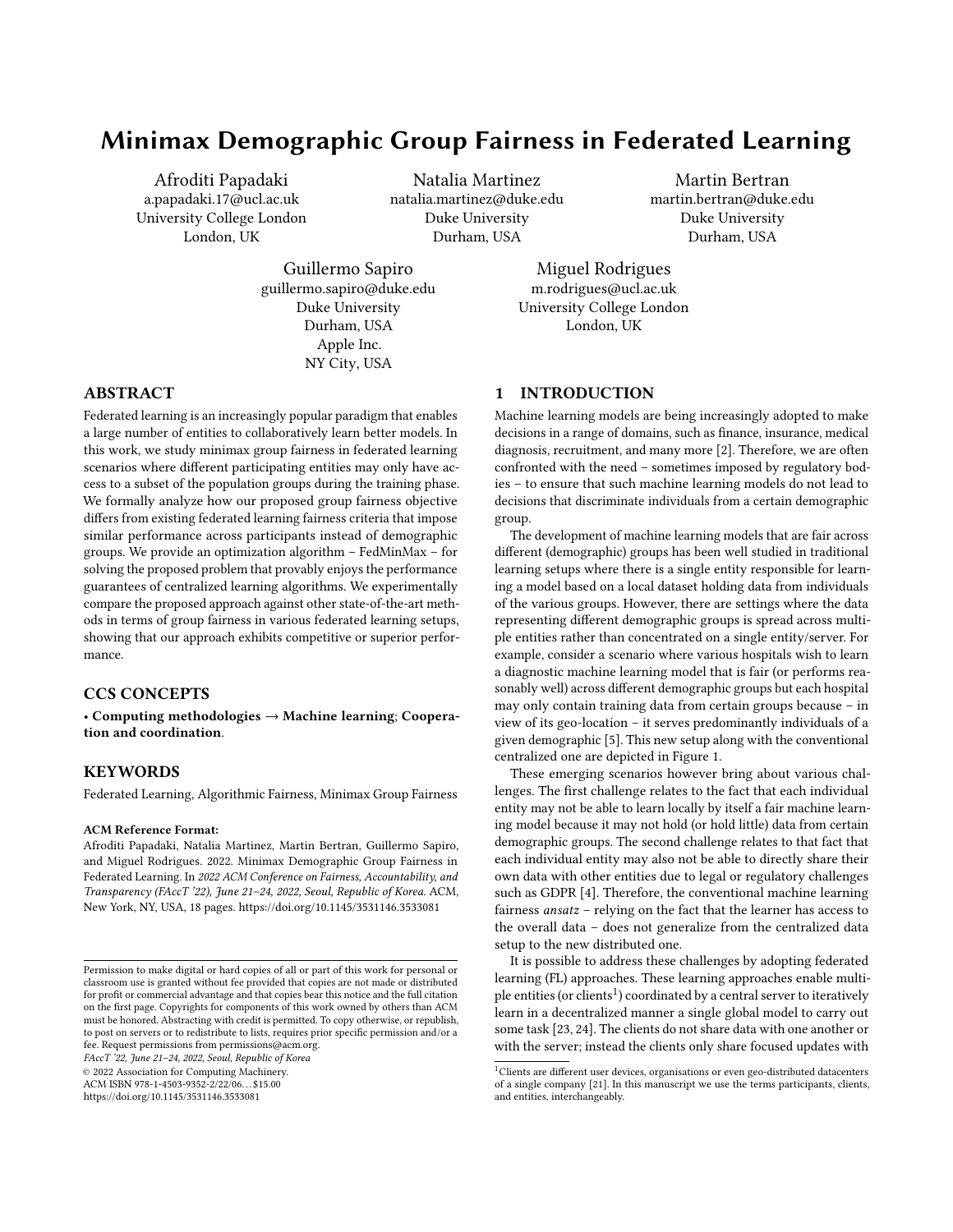Minimax Demographic Group Fairness in Federated Learning FACCT (22, June 21-24, 2022, Seoul, Republic of Korea



Figure 3: Comparison of the worst group, best group, and average risks and errors across three runs for AFL, FedAvg, q-FedAvg, TERM, FedMinmax and Centralized Minmax Baseline, across the different federated learning scenarios. Each bar reports the mean and standard deviation of the respective metric on the testing set. The numerical values, showing the advantages of the proposed framework, are provided in Tables 4, 6, 8, 9 and 11, in the supplementary material.

confirm Lemma 2. We do not compare to baselines that explicitly employ a different fairness metric (e.g., demographic parity) since this is not the focus of this work. Instead, we illustrate the efficiency of considering global demographics across entities instead of multiple local ones, as in [48], using a variation of the proposed algorithm – namely LocalFedMinMax – where we optimize for each local group rather than global ones.

For all the datasets, we compute the means and standard deviations of the errors and risks over three runs. We assume that every client is available to participate at each communication round for every method to make the comparison more fair. We also perform a grid search over hyper-parameters and select the best combination for each algorithm. More details about model architectures and experiments are provided in Appendix C. The code for FedMinMax is available at https://github.com/apapadaki/FedMinMax .

# 6.1 Global group fairness vs other FL baselines and centralized ML

We begin by investigating the worst group, the best group and the average utility performance for the Adult, FashionMNIST, CIFAR-10 and ACS Employment datasets in Figure 3. We present the mean and standard deviation of the metrics on the test dataset.

FedMinMax enjoys a similar performance to the Centralized Minimax Baseline in all settings, as established in Lemma 2. AFL

produces results that are comparable to FedMinMax and Centralized Minmax Baseline only in SSG, where group fairness is implied by client fairness, in line with Lemma 1. FedAvg has similar error on the best group across federated settings, however the the worst group risk increases as the local data becomes more heterogeneous (i.e., in PSG and SSG). Finally, q-FedAvg and TERM have superior performance on the worst group compared to AFL and FedAvg in PSG and ESG in many datasets, but do not to achieve minimax group fairness on any of the FL settings. Note that FedMinMax has the best worst group performance in all settings as expected. We provide the numerical values, illustrating the efficiency of the proposed approach for every setting and dataset, in the supplementary material.

Next we provide the final group weighting coefficients for the minimax approaches AFL, FedMinMax, and Centralized Minmax Baseline to further examine the connection among (global) group fairness and client fairness in FL settings. The results are summarized in Figure 4. Note that some of the illustrated weighting coefficients are overlapping.

The proposed approach yields similar group weights across all settings. FedMinMax also achieves the same weighting coefficients to Centralized Minmax Baseline, akin to Lemma 2. AFL produces weights similar to the group priors in ESG that move towards the minimax weighting coefficients the more we increase the heterogeneity w.r.t. the sensitive groups. AFL achieves similar weights to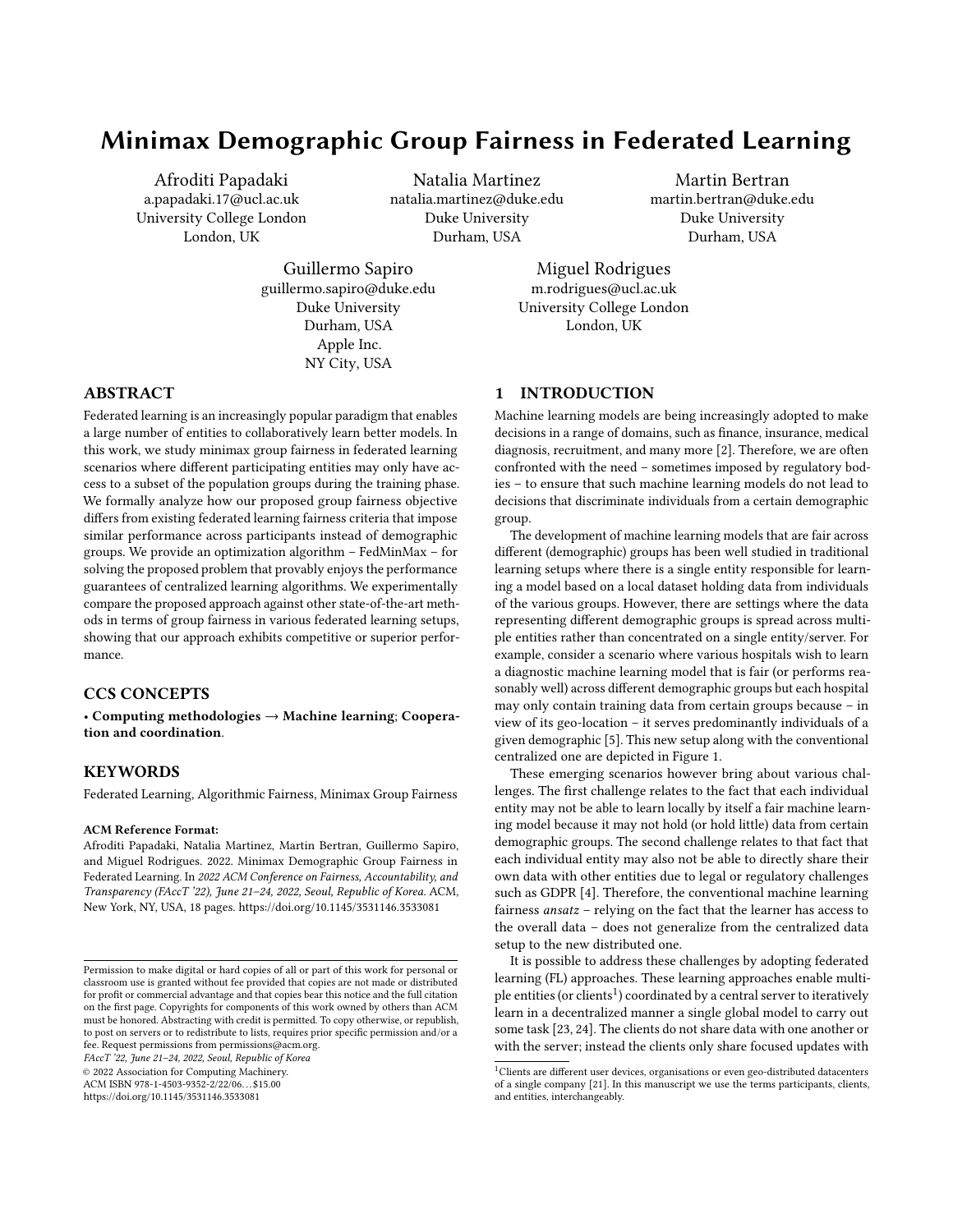

during the training time. We also provide the prior group distribution  $p(A)$ . Note that the weighting coefficients were produced based on the group risks on the training dataset and might not necessarily correspond to the group risks on the test set.

FedMinMax and Centralized Minmax Baseline only in SSG scenario where each participant has access to exactly one group, following Lemma 1. Note that the group weighting coefficients are updated based on the risks calculated on the training set and might not generalize to the testing set for every dataset. We provide a complete description of the weighting coefficients for each approach, in the supplementary material.

# 6.2 Global group fairness vs. within-client fairness

We demonstrate the efficiency of considering global demographics across entities instead of multiple local ones, as in [48]. For these experiments, we re-purpose our algorithm – we call the adjusted version LocalFedMinMax – so that the adversary proposes a weighting coefficient for each group located in a client (i.e.,  $\mu = {\{\{\mu_{a;k}\}_{a \in \mathcal{A}}\}_{k \in \mathcal{K}}}.$  In particular, we com

In particular, we compare to the following problem:

$$
\min_{\epsilon} \max_{\mu \in \mathbb{R}^{|\mathcal{A}||\mathcal{K}|-1}} \bigoplus_{a \in \mathcal{A}} \bigoplus_{k \in \mathcal{K}} \mu_{a;k} \hat{f}_{a;k}(\cdot): \tag{10}
$$

Recall that the adversary in our proposed algorithm uses a single weighting coefficient for every common demographic group (i.e.,  $\mu = {\mu_a}_{a \in \mathcal{A}}$ ). However, this optimization objective assumes that each demographic group that a client has access to is treated as a unique sensitive group even if the same group exists in several clients. We provide the detailed description of LocalFedMinMax in Algorithm 3, Appendix E.

In Table 1 we report results for both approaches on two federations consisting of 10 and 40 participants, respectively. LocalFed-MinMax and FedMinMax offer similar improvement on the worst group on SSG regardless the number of clients. We also notice a similar behavior in the smaller federated network for the ESG scenario. In the remaining settings, LocalFedMinMax, leads to a worst performance as the amount of client increases and the number of data for each group per client reduces. On the other hand, FedMinMax is not effected by the local group representation since it aggregates the statistics received by each client and updates the weights for (global) demographics, leading up to a better generalization performance.

## 7 CONCLUSIONS

In this work, we formulate (demographic) group fairness in federated learning setups where different participating entities may only have access to a subset of the population groups during the training phase (but not necessarily the testing phase), exhibiting minmax fairness performance guarantees akin to those in centralized machine learning settings.

We formally show how our fairness definition differs from the existing fair federated learning works, offering conditions under which conventional client-level fairness is equivalent to group-level fairness. We also provide an optimization algorithm, FedMinMax, to solve the minmax group fairness problem in federated setups that exhibits minmax guarantees akin to those of minmax group fair centralized machine learning algorithms. We empirically confirm that our method outperforms existing federated learning methods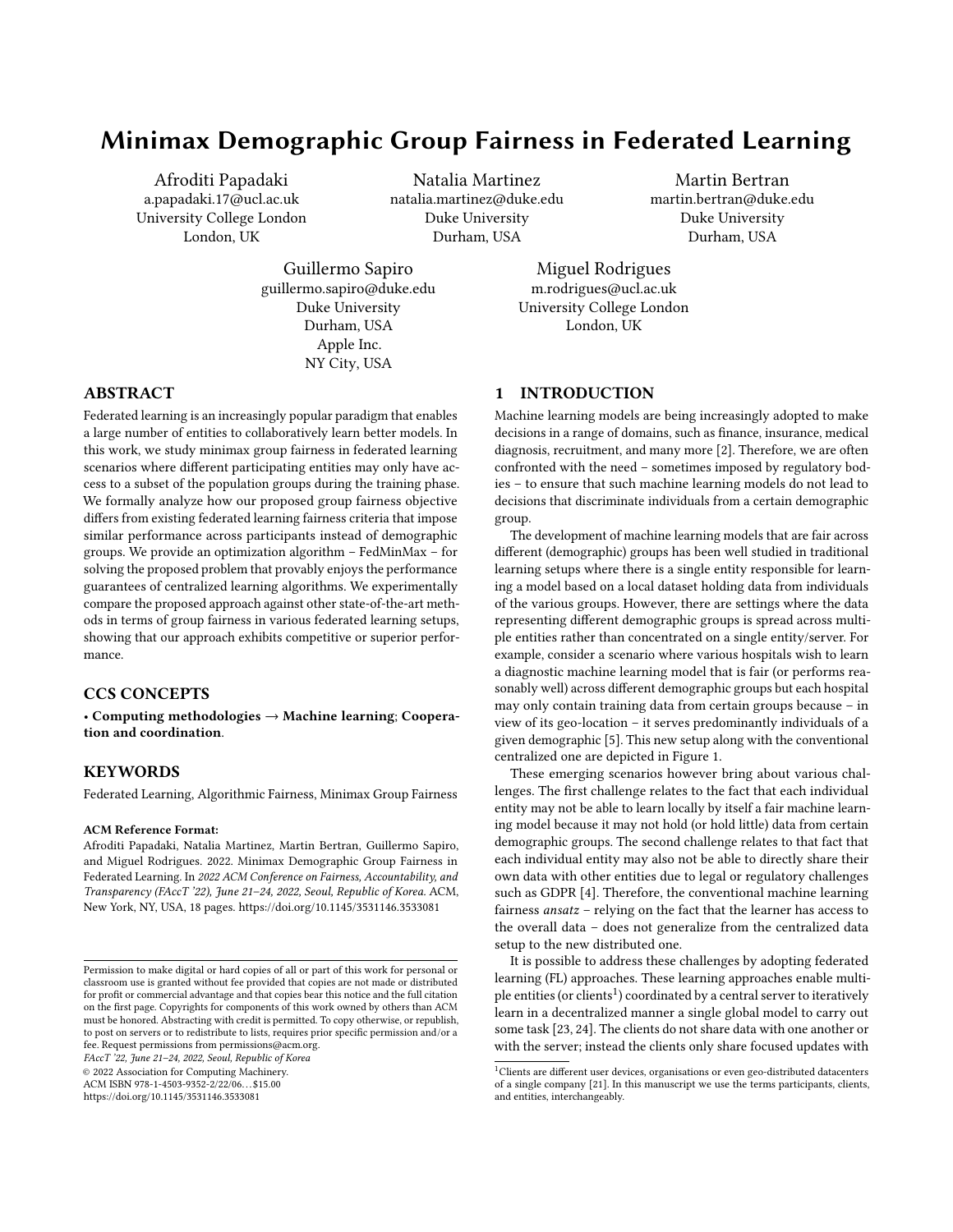Table 1: Comparison of the worst group risk achieved for FedMinMax and LocalFedMinMax on FashionMNIST and CIFAR-10 datasets. We highlight the worst values. Extended versions for both datasets can be found in Tables 14 and 15.

|                |                   | <b>FashionMNIST</b> |                   |                   |                   |                   |  |  |  |  |  |
|----------------|-------------------|---------------------|-------------------|-------------------|-------------------|-------------------|--|--|--|--|--|
|                |                   | 10 Clients          |                   | 40 Clients        |                   |                   |  |  |  |  |  |
| Method         | <b>ESG</b>        | <b>PSG</b>          | <b>SSG</b>        | <b>ESG</b>        | <b>PSG</b>        | <b>SSG</b>        |  |  |  |  |  |
| LocalFedMinMax | $0.316 \pm 0.092$ | $0.331 \pm 0.007$   | $0.309 \pm 0.013$ | $0.346 \pm 0.081$ | $0.331 \pm 0.021$ | $0.31 \pm 0.005$  |  |  |  |  |  |
| FedMinMax      | $0.31 \pm 0.005$  | $0.308 \pm 0.012$   | $0.308 \pm 0.003$ | $0.307 \pm 0.01$  | $0.31 \pm 0.008$  | $0.309 \pm 0.011$ |  |  |  |  |  |
|                |                   |                     |                   | CIFAR-10          |                   |                   |  |  |  |  |  |
|                |                   | 10 Clients          |                   |                   | 40 Clients        |                   |  |  |  |  |  |
| Method         | <b>ESG</b>        | <b>PSG</b>          | <b>SSG</b>        | <b>ESG</b>        | <b>PSG</b>        | <b>SSG</b>        |  |  |  |  |  |
| LocalFedMinMax | $0.358 + 0.008$   | $0.353 \pm 0.042$   | $0.352 \pm 0.0$   | $0.381 \pm 0.004$ | $0.378 \pm 0.005$ | $0.352 \pm 0.007$ |  |  |  |  |  |
| FedMinMax      | $0.352 \pm 0.02$  | $0.351 \pm 0.005$   | $0.351 \pm 0.0$   | $0.351 \pm 0.002$ | $0.351 \pm 0.009$ | $0.351 \pm 0.002$ |  |  |  |  |  |

in terms of group fairness in various learning settings and validate the conditions under which the competing approaches yield the same solution as our objective.

# ACKNOWLEDGMENTS

UCL authors were supported by Cisco under grant #217462. Duke University authors were partially supported by NSF, NGA, ONR, Simons Foundation, and Cisco.

## REFERENCES

- [1] Robert S. Chen, Brendan Lucier, Yaron Singer, and Vasilis Syrgkanis. 2017. Robust Optimization for Non-Convex Objectives. In Advances in Neural Information Processing Systems, I. Guyon, U. V. Luxburg, S. Bengio, H. Wallach, R. Fergus, S. Vishwanathan, and R. Garnett (Eds.), Vol. 30. Curran Associates, Inc. [https://proceedings.neurips.cc/paper/2017/file/](https://proceedings.neurips.cc/paper/2017/file/10c66082c124f8afe3df4886f5e516e0-Paper.pdf) [10c66082c124f8afe3df4886f5e516e0-Paper.pdf](https://proceedings.neurips.cc/paper/2017/file/10c66082c124f8afe3df4886f5e516e0-Paper.pdf)
- [2] Alexandra Chouldechova and Aaron Roth. 2020. A Snapshot of the Frontiers of Fairness in Machine Learning. Commununications of the ACM 63, 5 (April 2020), 82–89.<https://doi.org/10.1145/3376898>
- [3] Lingyang Chu, Lanjun Wang, Yanjie Dong, Jian Pei, Zirui Zhou, and Yong Zhang. 2021. FedFair: Training Fair Models In Cross-Silo Federated Learning. arXiv[:2109.05662](https://arxiv.org/abs/2109.05662) [cs.LG]
- [4] European Commission. [n. d.]. Reform of EU data protection rules 2018. European Commission. [https://ec.europa.eu/commission/sites/beta-political/files/data](https://ec.europa.eu/commission/sites/beta-political/files/data-protection-factsheet-changes_en.pdf)[protection-factsheet-changes\\_en.pdf https://ec.europa.eu/commission/sites/](https://ec.europa.eu/commission/sites/beta-political/files/data-protection-factsheet-changes_en.pdf) [beta-political/files/data-protection-factsheet-changes\\_en.pdf.](https://ec.europa.eu/commission/sites/beta-political/files/data-protection-factsheet-changes_en.pdf)
- [5] Sen Cui, Weishen Pan, Jian Liang, Changshui Zhang, and Fei Wang. 2021. Addressing Algorithmic Disparity and Performance Inconsistency in Federated Learning. In Thirty-Fifth Conference on Neural Information Processing Systems. <https://openreview.net/forum?id=WwqOoNnA8f>
- [6] Sen Cui, Weishen Pan, Jian Liang, Changshui Zhang, and Fei Wang. 2021. Fair and Consistent Federated Learning. CoRR abs/2108.08435 (2021). arXiv[:2108.08435](https://arxiv.org/abs/2108.08435) <https://arxiv.org/abs/2108.08435>
- [7] Yuyang Deng, Mohammad Mahdi Kamani, and Mehrdad Mahdavi. 2020. Distributionally Robust Federated Averaging. Advances in Neural Information Processing Systems 33 (2020).
- [8] Emily Diana, Wesley Gill, Michael Kearns, Krishnaram Kenthapadi, and Aaron Roth. 2020. Convergent Algorithms for (Relaxed) Minimax Fairness. arXiv preprint arXiv:2011.03108 (2020).
- [9] Frances Ding, Moritz Hardt, John Miller, and Ludwig Schmidt. 2021. Retiring Adult: New Datasets for Fair Machine Learning. In Advances in Neural Information Processing Systems, A. Beygelzimer, Y. Dauphin, P. Liang, and J. Wortman Vaughan (Eds.). [https://openreview.net/forum?id=bYi\\_2708mKK](https://openreview.net/forum?id=bYi_2708mKK)
- [10] Wei Du and Xintao Wu. 2021. Robust Fairness-aware Learning Under Sample Selection Bias. CoRR abs/2105.11570 (2021). arXiv[:2105.11570 https://arxiv.org/](https://arxiv.org/abs/2105.11570) [abs/2105.11570](https://arxiv.org/abs/2105.11570)
- [11] Wei Du, Depeng Xu, Xintao Wu, and Hanghang Tong. 2020. Fairness-aware Agnostic Federated Learning. CoRR abs/2010.05057 (2020). arXiv[:2010.05057](https://arxiv.org/abs/2010.05057) <https://arxiv.org/abs/2010.05057>
- [12] John Duchi, Shai Shalev-Shwartz, Yoram Singer, and Tushar Chandra. 2008. Efficient Projections onto the l1-Ball for Learning in High Dimensions. In Proceedings of the 25th International Conference on Machine Learning (Helsinki, Finland) (ICML '08). Association for Computing Machinery, New York, NY, USA, 272–279. <https://doi.org/10.1145/1390156.1390191>
- [13] Cynthia Dwork, Moritz Hardt, Toniann Pitassi, Omer Reingold, and Richard S. Zemel. 2011. Fairness Through Awareness. CoRR abs/1104.3913 (2011). arXiv[:1104.3913](https://arxiv.org/abs/1104.3913)<http://arxiv.org/abs/1104.3913>
- [14] Yahya H. Ezzeldin, Shen Yan, Chaoyang He, Emilio Ferrara, and Salman Avestimehr. 2021. FairFed: Enabling Group Fairness in Federated Learning. arXiv[:2110.00857](https://arxiv.org/abs/2110.00857) [cs.LG]
- [15] Zhenan Fan, Huang Fang, Zirui Zhou, Jian Pei, Michael P. Friedlander, Changxin Liu, and Yong Zhang. 2021. Improving Fairness for Data Valuation in Federated Learning. arXiv[:2109.09046](https://arxiv.org/abs/2109.09046) [cs.LG]
- [16] Sorelle A. Friedler, Carlos Scheidegger, Suresh Venkatasubramanian, Sonam Choudhary, Evan P. Hamilton, and Derek Roth. 2019. A Comparative Study of Fairness-Enhancing Interventions in Machine Learning. In Proceedings of the Conference on Fairness, Accountability, and Transparency (Atlanta, GA, USA) (FAT\* '19). Association for Computing Machinery, New York, NY, USA, 329–338. <https://doi.org/10.1145/3287560.3287589>
- [17] Arthur M Geoffrion. 1968. Proper efficiency and the theory of vector maximization. Journal of mathematical analysis and applications 22, 3 (1968), 618–630.
- [18] Moritz Hardt, Eric Price, and Nathan Srebro. 2016. Equality of Opportunity in Supervised Learning. In Proceedings of the 30th International Conference on Neural Information Processing Systems (Barcelona, Spain) (NIPS'16). Curran Associates Inc., Red Hook, NY, USA, 3323–3331.
- [19] Samuel Horváth, Stefanos Laskaridis, Mario Almeida, Ilias Leontiadis, Stylianos Venieris, and Nicholas Donald Lane. 2021. FjORD: Fair and Accurate Federated Learning under heterogeneous targets with Ordered Dropout. In Thirty-Fifth Conference on Neural Information Processing Systems. [https://openreview.net/](https://openreview.net/forum?id=4fLr7H5D_eT) [forum?id=4fLr7H5D\\_eT](https://openreview.net/forum?id=4fLr7H5D_eT)
- [20] Zeou Hu, Kiarash Shaloudegi, Guojun Zhang, and Yaoliang Yu. 2020. FedMGDA+: Federated Learning meets Multi-objective Optimization. CoRR abs/2006.11489 (2020). arXiv[:2006.11489 https://arxiv.org/abs/2006.11489](https://arxiv.org/abs/2006.11489)
- [21] Peter Kairouz, H. Brendan McMahan, Brendan Avent, Aurélien Bellet, Mehdi Bennis, Arjun Nitin Bhagoji, Keith Bonawitz, Zachary Charles, Graham Cormode, Rachel Cummings, Rafael G. L. D'Oliveira, Salim El Rouayheb, David Evans, Josh Gardner, Zachary Garrett, Adrià Gascón, Badih Ghazi, Phillip B. Gibbons, Marco Gruteser, Zaïd Harchaoui, Chaoyang He, Lie He, Zhouyuan Huo, Ben Hutchinson, Justin Hsu, Martin Jaggi, Tara Javidi, Gauri Joshi, Mikhail Khodak, Jakub Konecný, Aleksandra Korolova, Farinaz Koushanfar, Sanmi Koyejo, Tancrède Lepoint, Yang Liu, Prateek Mittal, Mehryar Mohri, Richard Nock, Ayfer Özgür, Rasmus Pagh, Mariana Raykova, Hang Qi, Daniel Ramage, Ramesh Raskar, Dawn Song, Weikang Song, Sebastian U. Stich, Ziteng Sun, Ananda Theertha Suresh, Florian Tramèr, Praneeth Vepakomma, Jianyu Wang, Li Xiong, Zheng Xu, Qiang Yang, Felix X. Yu, Han Yu, and Sen Zhao. 2019. Advances and Open Problems in Federated Learning. CoRR abs/1912.04977 (2019). arXiv[:1912.04977](https://arxiv.org/abs/1912.04977)<http://arxiv.org/abs/1912.04977>
- [22] Sai Praneeth Karimireddy, Satyen Kale, Mehryar Mohri, Sashank Reddi, Sebastian Stich, and Ananda Theertha Suresh. 2020. SCAFFOLD: Stochastic Controlled Averaging for Federated Learning. In Proceedings of the 37th International Conference on Machine Learning (Proceedings of Machine Learning Research, Vol. 119), Hal Daumé III and Aarti Singh (Eds.). PMLR, 5132–5143. <https://proceedings.mlr.press/v119/karimireddy20a.html>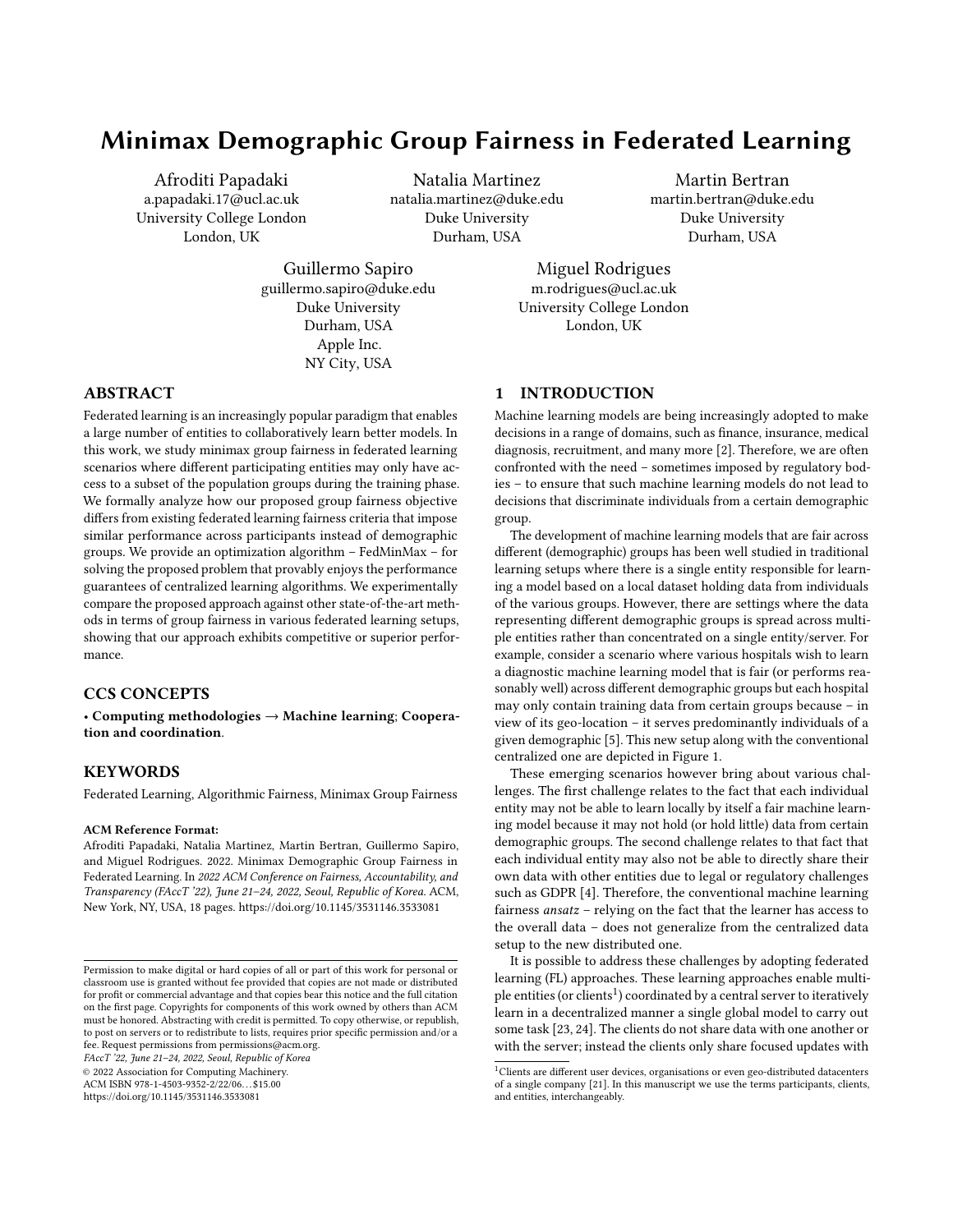FAccT '22, June 21–24, 2022, Seoul, Republic of Korea Papadaki, et al. Papadaki, et al.

- [23] Jakub Konecný, H. Brendan McMahan, Daniel Ramage, and Peter Richtárik. 2016. Federated Optimization: Distributed Machine Learning for On-Device Intelligence. CoRR abs/1610.02527 (2016). arXiv[:1610.02527](https://arxiv.org/abs/1610.02527) [http://arxiv.org/abs/](http://arxiv.org/abs/1610.02527) [1610.02527](http://arxiv.org/abs/1610.02527)
- [24] Jakub Konecný, H. Brendan McMahan, Felix X. Yu, Peter Richtárik, Ananda Theertha Suresh, and Dave Bacon. 2016. Federated Learning: Strategies for Improving Communication Efficiency. In NeurIPS Workshop on Private Multi-Party Machine Learning.<https://arxiv.org/abs/1610.05492>
- [25] Alex Krizhevsky, Vinod Nair, and Geoffrey Hinton. [n. d.]. CIFAR-10 (Canadian Institute for Advanced Research). ([n. d.]). [http://www.cs.toronto.edu/~kriz/cifar.](http://www.cs.toronto.edu/~kriz/cifar.html) [html](http://www.cs.toronto.edu/~kriz/cifar.html)
- [26] Tian Li, Ahmad Beirami, Maziar Sanjabi, and Virginia Smith. 2021. Tilted Empirical Risk Minimization. In International Conference on Learning Representations. <https://openreview.net/forum?id=K5YasWXZT3O>
- [27] Tian Li, Maziar Sanjabi, Ahmad Beirami, and Virginia Smith. 2020. Fair Resource Allocation in Federated Learning. In International Conference on Learning Representations.<https://openreview.net/forum?id=ByexElSYDr>
- [28] Xiaoxiao Li, Meirui JIANG, Xiaofei Zhang, Michael Kamp, and Qi Dou. 2021. FedBN: Federated Learning on Non-IID Features via Local Batch Normalization. In International Conference on Learning Representations. [https://openreview.net/](https://openreview.net/forum?id=6YEQUn0QICG) [forum?id=6YEQUn0QICG](https://openreview.net/forum?id=6YEQUn0QICG)
- [29] M. Lichman. 2013. UCI Machine Learning Repository. [http://archive.ics.uci.edu/](http://archive.ics.uci.edu/ml) [ml](http://archive.ics.uci.edu/ml)
- [30] Christos Louizos, Kevin Swersky, Yujia Li, Max Welling, and Richard S. Zemel. 2016. The Variational Fair Autoencoder. In 4th International Conference on Learning Representations, ICLR 2016, San Juan, Puerto Rico, May 2-4, 2016, Conference Track Proceedings, Yoshua Bengio and Yann LeCun (Eds.). [http://arxiv.org/abs/](http://arxiv.org/abs/1511.00830) [1511.00830](http://arxiv.org/abs/1511.00830)
- [31] Lingjuan Lyu, Xinyi Xu, Qian Wang, and Han Yu. 2020. Collaborative Fairness in Federated Learning. Springer International Publishing, Cham, 189–204. [https:](https://doi.org/10.1007/978-3-030-63076-8_14) [//doi.org/10.1007/978-3-030-63076-8\\_14](https://doi.org/10.1007/978-3-030-63076-8_14)
- [32] Natalia Martinez, Martin Bertran, and Guillermo Sapiro. 2020. Minimax Pareto Fairness: A Multi Objective Perspective. In Proceedings of the 37th International Conference on Machine Learning (Proceedings of Machine Learning Research, Vol. 119), Hal Daumé III and Aarti Singh (Eds.). PMLR, 6755–6764. <https://proceedings.mlr.press/v119/martinez20a.html>
- [33] Andreu Mas-Colell, Michael Whinston, and Jerry Green. 1995. Microeconomic Theory. Oxford University Press. [https://EconPapers.repec.org/RePEc:oxp:](https://EconPapers.repec.org/RePEc:oxp:obooks:9780195102680) [obooks:9780195102680](https://EconPapers.repec.org/RePEc:oxp:obooks:9780195102680)
- [34] H. Brendan McMahan, Eider Moore, Daniel Ramage, and Blaise Agüera y Arcas. 2016. Federated Learning of Deep Networks using Model Averaging. CoRR abs/1602.05629 (2016). arXiv[:1602.05629](https://arxiv.org/abs/1602.05629)<http://arxiv.org/abs/1602.05629>
- [35] Kaisa Miettinen. 2012. Nonlinear Multiobjective Optimization. Vol. 12. Springer Science & Business Media.
- [36] Mehryar Mohri, Gary Sivek, and Ananda Theertha Suresh. 2019. Agnostic federated learning. In 36th International Conference on Machine Learning, ICML 2019 (36th International Conference on Machine Learning, ICML 2019). International Machine Learning Society (IMLS), 8114–8124. 36th International Conference on Machine Learning, ICML 2019 ; Conference date: 09-06-2019 Through 15-06-2019.
- [37] Muhammad Tahir Munir, Muhammad Mustansar Saeed, Mahad Ali, Zafar Ayyub Qazi, and Ihsan Ayyub Qazi. 2021. FedPrune: Towards Inclusive Federated Learning. arXiv[:2110.14205](https://arxiv.org/abs/2110.14205) [cs.LG]
- [38] Lokesh Nagalapatti and Ramasuri Narayanam. 2021. Game of Gradients: Mitigating Irrelevant Clients in Federated Learning. Proceedings of the AAAI Conference on Artificial Intelligence 35, 10 (May 2021), 9046–9054. [https://ojs.aaai.org/index.](https://ojs.aaai.org/index.php/AAAI/article/view/17093) [php/AAAI/article/view/17093](https://ojs.aaai.org/index.php/AAAI/article/view/17093)
- [39] Adam Paszke, Sam Gross, Francisco Massa, Adam Lerer, James Bradbury, Gregory Chanan, Trevor Killeen, Zeming Lin, Natalia Gimelshein, Luca Antiga, Alban Desmaison, Andreas Kopf, Edward Yang, Zachary DeVito, Martin Raison, Alykhan Tejani, Sasank Chilamkurthy, Benoit Steiner, Lu Fang, Junjie Bai, and Soumith Chintala. 2019. PyTorch: An Imperative Style, High-Performance Deep Learning Library. In Advances in Neural Information Processing Systems 32, H. Wallach, H. Larochelle, A. Beygelzimer, F. d'Alché-Buc, E. Fox, and R. Garnett (Eds.). Curran Associates, Inc., 8024–8035. [http://papers.neurips.cc/paper/9015-pytorch](http://papers.neurips.cc/paper/9015-pytorch-an-imperative-style-high-performance-deep-learning-library.pdf)[an-imperative-style-high-performance-deep-learning-library.pdf](http://papers.neurips.cc/paper/9015-pytorch-an-imperative-style-high-performance-deep-learning-library.pdf)
- [40] Amirhossein Reisizadeh, Farzan Farnia, Ramtin Pedarsani, and Ali Jadbabaie. 2020. Robust Federated Learning: The Case of Affine Distribution Shifts. In Advances in Neural Information Processing Systems, H. Larochelle, M. Ranzato, R. Hadsell, M. F. Balcan, and H. Lin (Eds.), Vol. 33. Curran Associates, Inc., 21554–21565. [https://proceedings.neurips.cc/paper/2020/file/](https://proceedings.neurips.cc/paper/2020/file/f5e536083a438cec5b64a4954abc17f1-Paper.pdf) [f5e536083a438cec5b64a4954abc17f1-Paper.pdf](https://proceedings.neurips.cc/paper/2020/file/f5e536083a438cec5b64a4954abc17f1-Paper.pdf)
- [41] Jae Ro, Mingqing Chen, Rajiv Mathews, Mehryar Mohri, and Ananda Theertha Suresh. 2021. Communication-Efficient Agnostic Federated Averaging. In Proc. Interspeech 2021. 871–875.<https://doi.org/10.21437/Interspeech.2021-153>
- [42] Borja Rodríguez-Gálvez, Filip Granqvist, Rogier van Dalen, and Matt Seigel. 2021. Enforcing fairness in private federated learning via the modified method of differential multipliers. arXiv[:2109.08604](https://arxiv.org/abs/2109.08604) [cs.LG]
- [43] Zheng Wang, Xiaoliang Fan, Jianzhong Qi, Chenglu Wen, Cheng Wang, and Rongshan Yu. 2021. Federated Learning with Fair Averaging. In IJCAI.
- [44] Han Xiao, Kashif Rasul, and Roland Vollgraf. 2017. Fashion-MNIST: a Novel Image Dataset for Benchmarking Machine Learning Algorithms. arXiv[:cs.LG/1708.07747](https://arxiv.org/abs/cs.LG/1708.07747) [cs.LG]
- [45] Xubo Yue, Maher Nouiehed, and Raed Al Kontar. 2021. GIFAIR-FL: An Approach for Group and Individual Fairness in Federated Learning. CoRR abs/2108.02741 (2021). arXiv[:2108.02741 https://arxiv.org/abs/2108.02741](https://arxiv.org/abs/2108.02741)
- [46] Yuchen Zeng, Hongxu Chen, and Kangwook Lee. 2021. Improving Fairness via Federated Learning. arXiv[:2110.15545](https://arxiv.org/abs/2110.15545) [cs.LG]
- [47] Daniel Yue Zhang, Ziyi Kou, and Dong Wang. 2020. FairFL: A Fair Federated Learning Approach to Reducing Demographic Bias in Privacy-Sensitive Classification Models. In 2020 IEEE International Conference on Big Data (Big Data). 1051–1060.<https://doi.org/10.1109/BigData50022.2020.9378043>
- [48] Fengda Zhang, Kun Kuang, Yuxuan Liu, Chao Wu, Fei Wu, Jiaxun Lu, Yunfeng Shao, and Jun Xiao. 2021. Unified Group Fairness on Federated Learning. arXiv[:2111.04986](https://arxiv.org/abs/2111.04986) [cs.LG]

## A APPENDIX: PROOFS

 $=$ 

LEMMA 1. Let  $P_{\mathcal{A}}$  denote a matrix whose entry in row a and column k is  $p(A = a|K = k)$  (i.e., the prior of group a in client k). Then, given a solution to the minimax problem across clients

$$
h^*, \quad * \in \arg\min_{h \in \mathcal{H}} \max_{\in \ |\mathcal{K}|^{-1}} \mathop{E}_{\mathcal{D}} [\left( h(X); Y \right)]; \tag{11}
$$

 $9 \mu^* = P_{\mathcal{A}}$  \* that is solution to the following constrained minimax problem across sensitive groups:

$$
h^*; \mu^* \in \arg\min_{h \in \mathcal{H}} \max_{\mu \in P_{\mathcal{A}}} E\left[ \left( h(X); Y \right) \right];\tag{12}
$$

where the weighting vector  $\mu$  is constrained to belong to the simplex subset defined by  $\overline{P}_{\mathcal{A}}$   $|\mathcal{K}|^{-1} \subseteq |\mathcal{A}|^{-1}$ . In particular, if the set =  $\mu' \in P_{\mathcal{A}}$   $|\mathcal{K}|^{-1}$ :  $\mu' \in \arg \min$ h∈H<br>′ max  $\max_{\mu \in [\mathcal{A}]^{-1}} E_{\mu}$  $\mathbb{E} \left[ \left[ (h(X); Y) \right] \right]$ , 0, then

 $\mu^* \in \Lambda$ , and the minimax fairness solution across clients is also a minimax fairness solution across demographic groups.

PROOF. The objective for optimizing the global model for the worst mixture of client distributions is:

$$
\min_{h \in \mathcal{H}} \max_{\substack{\in \ |\mathcal{K}|^{-1} \ \mathcal{D} \\ |\mathbf{F}|}} \mathbb{E} \left[ l(h(X); Y) \right]
$$
\n
$$
\min_{h \in \mathcal{H}} \max_{\substack{\in \ |\mathcal{K}|^{-1} \ k = 1}} \mathbb{E} \left[ l(h(X); Y) \right];
$$
\n
$$
\text{(13)}
$$

given that  $\mathcal{D} = |\mathbf{F}|$  $k=1$ <br>
kp(X; Y|K = k). Since  $p(X; Y|K = k) =$ <br>
kp(X; Y|A) with  $p(A = a|K = k)$  being the Í  $p(A = a|K = k)p(X; Y|A)$  with  $p(A = a|K = k)$  being the<br>prior of  $a \in \mathcal{A}$  for client k and  $p(X; Y|A = a)$  is the distribution prior of  $a \in \mathcal{A}$  for client k, and  $p(X; Y | A = a)$  is the distribution conditioned on the sensitive group  $a\in\mathcal{A}$  , Eq. 13 can be re-written as

$$
\min_{h \in \mathcal{H}} \max_{\epsilon \in |\mathcal{K}|^{-1}} \mathbf{K} \mathbf{I}_{\alpha \in \mathcal{A}} p(A = a|K = k) \mathbf{E}_{p(X;Y|A=a)} [I(h(X);Y)]
$$
\n
$$
= \min_{h \in \mathcal{H}} \max_{\epsilon \in |\mathcal{K}|^{-1}} \mathbf{I}_{a \in \mathcal{A}} p(X;Y|A=a) [I(h(X);Y)] \mathbf{K} |_{\mathcal{A}=a|K = k} p(A = a|K = k) \mathbf{K}
$$
\n
$$
= \min_{h \in \mathcal{H}} \max_{\epsilon \in |\mathcal{K}|^{-1}} \mathbf{I}_{a \in \mathcal{A}} p(X;Y|A=a) [I(h(X);Y)]
$$

$$
\min_{h \in \mathcal{H}} \max_{\mu \in P_{\mathcal{A}} \quad |\mathcal{K}|^{-1}} \sum_{a \in \mathcal{A}} \mu_a \mathop{\mathbb{E}}_{p(X;Y|A=a)} [l(h(X);Y)] \tag{14}
$$

where  $\mu_a = \frac{|\mathbf{F}|}{k-1} p(A = a | K = k)$   $k, 8a \in \mathcal{A}$ . Note that this creates the vector  $\mu = P_{\mathcal{A}} \subseteq P_{\mathcal{A}} |K|^{-1}$ . It holds that the set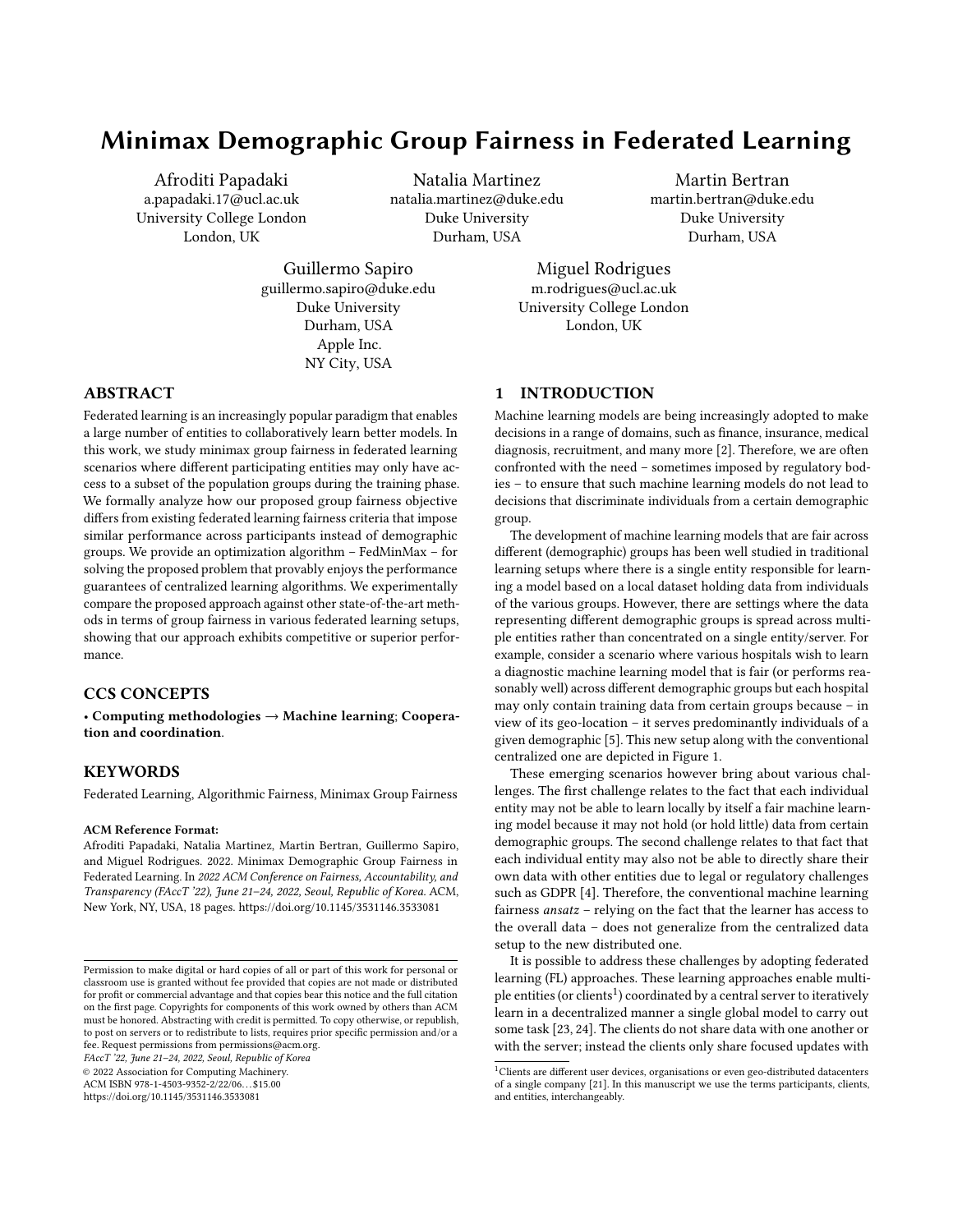Minimax Demographic Group Fairness in Federated Learning FACCT (22, June 21-24, 2022, Seoul, Republic of Korea

of possible  $\mu$  vectors satisfies  $P_{\mathcal{A}}$   $|\mathcal{K}|^{-1} \subseteq |\mathcal{A}|^{-1}$ , since  $P_{\mathcal{A}} =$  ${p(A = a|K = k)}_{a \in \mathcal{A}}$   $k \in \mathcal{K}} \in \mathbb{R}_+^{|\mathcal{A}| \times |\mathcal{K}|}$ , with  $a \in \mathcal{A}$  $p(A = a|K = a)$  $k$ ) = 1 8k and ∈ |<sup>K</sup>|-1.<br>Then from the equivalent

Then, from the equivalence in Equation 14 we have that

$$
h^*\colon\;{^*}\in\arg\min_{h\in\mathcal{H}}\max_{\in\;\;|\mathcal{K}|-1}\mathop{\mathbb{E}}_{\mathcal{D}}\left[\hat{h}(X;Y)\right];\qquad\qquad(15)
$$

and

$$
h^*; \mu^* \in \arg\min_{h \in \mathcal{H}} \max_{\mu \in \mathsf{P}_{\mathcal{A}}} \mathsf{E}_{|\mathcal{K}|-1} \mathsf{E}_{\mathcal{D}_{\mu}} \left[ \mathsf{h}(X); Y \right]; \tag{16}
$$

with  $\mu^* = P_{\mathcal{A}}$  \* have the same minimax risk, that is

$$
\underset{\mathcal{D}_{\mu^*}}{\mathbb{E}}\left[ \left( h^*(X); Y \right) \right] = \underset{\mathcal{D}_{*}}{\mathbb{E}}\left[ \left( h^*(X); Y \right) \right] \tag{17}
$$

In particular, if the space  $\mathsf{P}_\mathcal{A}^{-|\mathcal{K}|-1}$  contains any group minimax fair weights, meaning that the set =  $\mu' \in P_{\mathcal{A}}^{-1}$   $|\hat{\mathcal{K}}|^{-1}$ :  $\mu' \in$ arg min  $h ∈ H$ max  $\max_{\mu \in [\mathcal{A}]^{-1}} \mathop{\mathcal{D}}_{\mu}$ elution to I  $E[\hat{p}(h(X);Y)]$  is not empty, then it follows that any  $\pmb{\mu}^*$  (solution to Equation 16) is already minimax fair with respect to the groups  $\mu^* \in \square$ , and the client-level minimax solution is also a minimax solution across sensitive groups.

LEMMA 2. Consider our federated learning setting (Figure 1, right) where each entity k has access to a local dataset  $S_k = \int_{a \in \mathcal{A}} S_{a;k}$ , and a∈A<br>a centralized machine learning setting (Figure 1, left) where there is a single entity that has access to a single dataset  $S = \bigcup_{k \in \mathcal{K}} S_k = \bigcup_{k \in \mathcal{K}} S_k$  $\mathcal{S}_{a:k}$  (i.e., this single entity in the centralized setting has Ð Ð k∈Ka∈A<br>access to the data of the various clients in the distributed setting). Then, Algorithm 1 (federated) and Algorithm 2 (non-federated, in supplementary material, Appendix B) lead to the same global model provided that learning rates and model initialization are identical.

PROOF. We will show that FedMinMax, in Algorithm 1 is equivalent to the centralized algorithm, in Algorithm 2 under the following conditions:

(1) the dataset on client k, in FedMinMax is  $S_k = \sum_{\boldsymbol{\alpha} \in \mathcal{A}} S_{\alpha,k}$ and the dataset in centralized MinMax is  $S = \bigoplus_{n=1}^{\infty}$  $k \in \mathcal{K}$  $S_k =$ Ð Ð  $\mathcal{S}_{a;k}$ ; and

- k∈K<br>the : a∈A<br>aada (2) the model initialization  $\left( \frac{0}{1} \right)$ , the number of adversarial rounds
- $T$ , learning rate for the adversary  $\mu$ , and learning rate for the learner are identical for both algorithms the learner , are identical for both algorithms.

This can then be immediately done by showing that steps lines 3-7 in Algorithm 1 are entirely equivalent to step 3 in Algorithm 2.

In particular, note that we can write

$$
f(\cdot;\mu) = \sum_{a \in \mathcal{A}} \mu_a f_a(\cdot)
$$
  
\n
$$
= \prod_{a \in \mathcal{A}} \mu_a \prod_{k \in \mathcal{K}} \frac{n_{a;k}}{n_a} f_{a;k}(\cdot)
$$
  
\n
$$
= \prod_{a \in \mathcal{A}} \mu_a \frac{n}{n_a} \frac{1}{n} \prod_{k \in \mathcal{K}} n_{a;k} f_{a;k}(\cdot)
$$
  
\n
$$
= \prod_{a \in \mathcal{A}} \mu_a \frac{1}{n} \prod_{k \in \mathcal{K}} \frac{n_{a;k}}{n_k} n_k f_{a;k}(\cdot)
$$
  
\n
$$
= \prod_{k \in \mathcal{K}} \frac{n_k}{n} \prod_{a \in \mathcal{A}} \mu_a \frac{n_{a;k}}{n_k} f_{a;k}(\cdot)
$$
  
\n
$$
= \prod_{k \in \mathcal{K}} \frac{n_k}{n} f_k(\cdot;\mu);
$$

where

$$
\hat{r}_k(\cdot; w) = \frac{n_{a;k}}{n_k} w_a \hat{r}_{a;k}(\cdot); \tag{19}
$$

with  $W_a = \frac{\mu_a}{\frac{n_a}{n}}$ , and  $\hat{r}_a$ ( ) =  $k \in \mathcal{K}$  $\frac{n_{a;k}}{n_{a}}$  $\frac{\partial a_{i,k}}{\partial a_{i}} f_{a_{i},k}$  ( ). Therefore, the model update

$$
t = \frac{\mathbf{O}}{k \epsilon \mathcal{K}} \frac{n_k}{n} \frac{t}{k} = \frac{\mathbf{O}}{k \epsilon \mathcal{K}} \frac{n_k}{n} \frac{t-1}{n} - \nabla f_k(\mathbf{f}^{-1}; \mathbf{w}^{t-1}) \tag{20}
$$

associated with step in 7 at round  $t$  of Algorithm 1, is entirely equivalent to the model undate equivalent to the model update

$$
t = t-1 - \nabla \hat{r} \left( t-1, w^{t-1} \right) \tag{21}
$$

associated with step in line 3 at round t of Algorithm 2, provided<br>that  $t^{-1}$  is the same for both algorithms that  $t^{-1}$  is the same for both algorithms.

It follows therefore by induction that, provided the initialization  $^0$  and learning rate are identical in both cases the algorithms lead to the same model. Also, from Eq. 19, we have that the projected gradient ascent step in line 4 of Algorithm 2 is equivalent to the step in line 10 of Algorithm 1.

Assumption A.1 ( -approximate Bayesian Oracle). We assume that the server approximates the hypothesis h, parametrized by , for any group weights  $\mu$  using -approximate Bayesian solver

$$
M(\mu) \simeq \arg\min_{h \in \mathcal{H}} R(h; \mu); \tag{22}
$$

where 
$$
R(h; \mu) = \underset{a \in \mathcal{A}}{\prod} \mu_a f_a(h)
$$
.

Assumption A.2 (Lipschitzness Condition). We also assume that  $R(h; \mu) =$  $\mu_a f_a(h)$  is a 1-Lipschitz function w.r.t.  $\mu$ .

LEMMA A.1 (ADJUSTED FROM THEOREM 7 IN [1]). Let assumptions A.1, A.2 hold. Let also  $D$  be a uniform distribution over a set of hypotheses  $\{h^1\}$  $\langle \cdots ;h^{\mathsf{T}} \rangle$  and =  $\max_{\mathsf{U} \in \ \frac{|\mathcal{A}|}{|A|}}$  $\mu \in \frac{|\mathcal{A}| - 1}{\geq}$  $\frac{||\mu||_2}{\sqrt{2\pi}}$  $\frac{2\prod_{l=1}^{n} z_l}{2\overline{z_l}}$ . Then, given the equivalence in Lemma 2, Algorithms 1 and 2 output a distribution D, such that

$$
\max_{\mu \in \Sigma} \mathsf{E}_{h \sim \mathcal{D}}[R(h; \mu)] \leq r^* + \max_{\mu \in \Sigma^{|\mathcal{A}|-1}} ||\mu||_2 \frac{2}{7}
$$
  
where  $r^* = \min_{h \in \mathcal{H}} \max_{\mu \in \Sigma^{|\mathcal{A}|-1}} R(h; \mu)$ .

 $^{7}{\rm In}$  the federated Algorithm 1, we also refer to the adversarial rounds as communication rounds.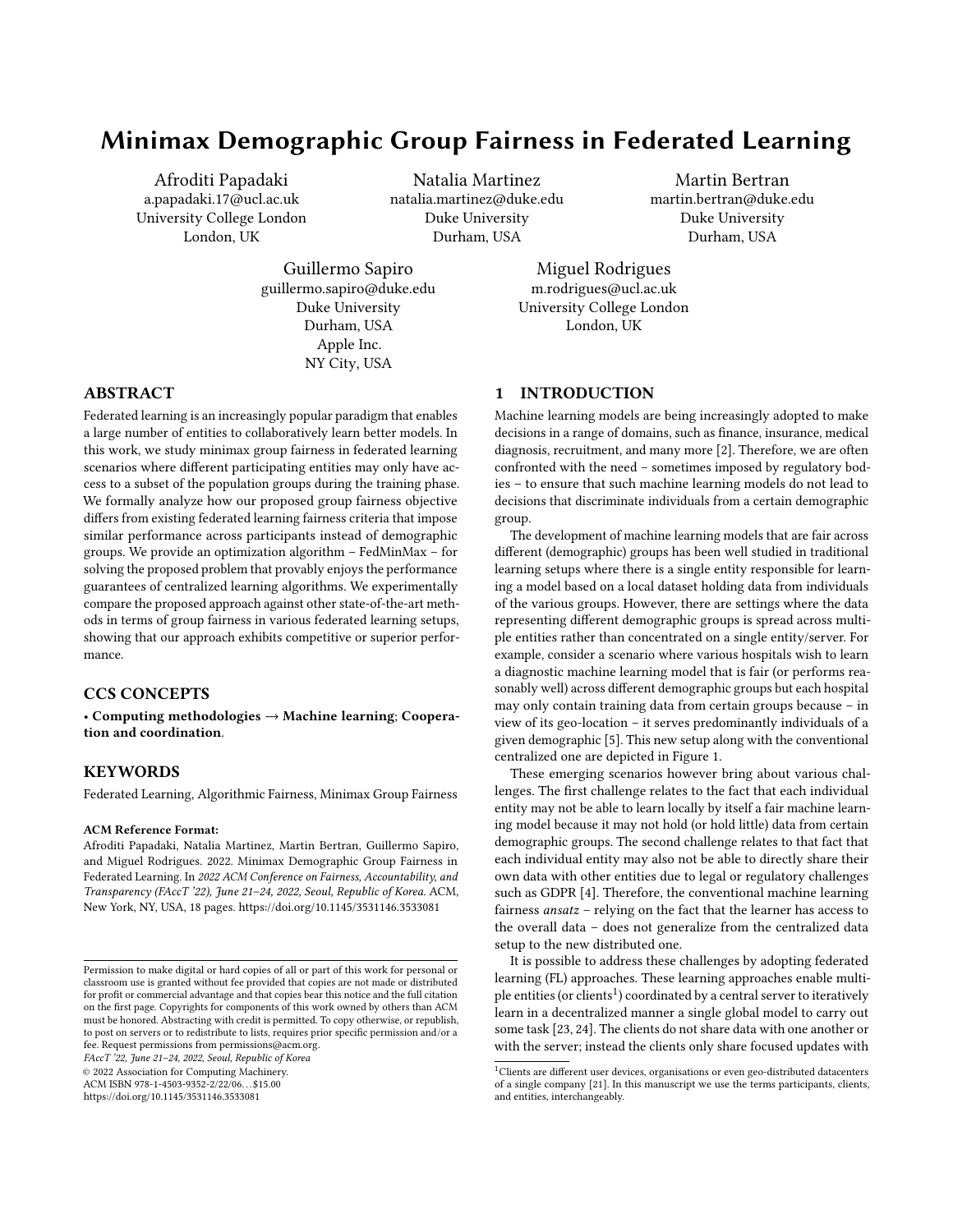$\mathsf{r}$ 

PROOF. We define the risk induced by the adversary picking  $\mu \in$ | $\mathcal{A}$ |-1 and the modeller picking  $h \in \mathcal{H}$  in round  $t \in [T]$ ,<br>∴ $u^t$ ) where  $h^t = M(u^t)$  and  $M(t)$  being a connectimate as  $R(h^{\mathcal{F}}; \mu^t)$ , where  $h^t = M(\mu^t)$  and  $M(\cdot)$  being a -approximate Bayesian solver.

The regret guarantees of the projected gradient ascent algorithm gives that:

$$
\frac{1}{T}\sum_{t\in[T]}^{\bullet}R(h^{t};\mu^{t})\geq\max_{\mu\in\;\;\sum\limits_{\geq}^{|\mathcal{R}|-1}}\frac{1}{T}\sum_{t\in[T]}^{\bullet}R(h^{t};\mu)-\max_{\mu\in\;\;\sum\limits_{\geq}^{|\mathcal{R}|-1}}||\mu||_{2}\sum_{\overline{T}}^{\bullet}
$$

Furthermore, from the distributional oracle guarantee we have that:

\* = 
$$
\min_{h \in \mathcal{H}} \max_{\mu \in \mathcal{L}} R(h; \mu)
$$
  
\n $\geq \min_{h \in \mathcal{H}} \frac{1}{t} \prod_{t \in [T]} R(h; \mu^t)$   
\n $\geq \frac{1}{T} \prod_{t \in [T]} \min_{h \in \mathcal{H}} R(h; \mu^t)$   
\n $\geq \frac{1}{T} \prod_{t \in [T]} \frac{1}{h} R(h^t; \mu^t)$   
\n $\geq \frac{1}{T} \max_{\mu \in \mathcal{L}} \frac{1}{t} \prod_{t \in [T]} R(h^t; \mu) - \max_{\mu \in \mathcal{L}} ||\mu||_2 \frac{1}{T}$ 

Thus, we have shown that for a uniform distribution over a set of hypotheses  $D$ , the following inequality holds

$$
\max_{\mu \in \sum_{\geq}^{|\mathcal{R}|-1}} \mathsf{E}_{h \sim \mathcal{D}}[R(h; \mu)] \leq r^* + \max_{\mu \in \sum_{\geq}^{|\mathcal{R}|-1}} ||\mu||_2 \frac{2}{\overline{f}}
$$

# B APPENDIX: CENTRALIZED MINIMAX ALGORITHM

We provide the centralized version of FedMinMax in Algorithm 2.

Algorithm 2 Centralized MinMax Baseline **Input:**  $\overline{I}$  : total number of adversarial rounds, : model learning rate,  $\mu$ : adversary learning rate,  $S_{\alpha}$ : set of examples for group  $\alpha$ ,  $8a \in \mathcal{A}$ . 1: Server **initializes**  $\boldsymbol{\mu}^0$  ← { $|\mathcal{S}_\alpha|/|\mathcal{S}|\}$ } $\alpha \in \mathcal{A}$  and  $\alpha$ <sup>0</sup> randomly. 2: **for**  $t = 1$  to  $\overline{t}$  do<br>3: Server **computes**  $\overline{t} \leftarrow t^{-1} - \nabla \hat{r}(\overline{t}^{-1}; \mu^{t-1})$ <br>4: Server **undates** 4: Server updates  $\mu^t \leftarrow$ Î  $\mu^{t-1}$  +  $\mu \nabla \mu \langle \mu^{t-1} ; f_a(\lambda^{t-1}) \rangle$ 5: end for Outputs:  $\frac{1}{T} \prod_{t=1}^{T} t$ i<br>T

# C APPENDIX: EXPERIMENTAL DETAILS

Experimental Setting and Model Architectures. For AFL and FedMinMax the batch size is equal to the number of examples per client while for TERM, FedAvg and q-FedAvg is equal to 100. For the synthetic dataset, we use an MLP architecture consisting of four hidden layers of size 512. In the experiments for Adult we use a single layer MLP with 512 neurons. For FashionMNIST we use a CNN architecture with two 2D convolutional layers with kernel size 3, stride 1, and padding 1. Each convolutional layer is followed with a maxpooling layer with kernel size 2, stride 2, dilation 1, and padding 0. For CIFAR-10 we use a ResNet-18 architecture without batch normalization. Finally for ACS Employment dataset we use a single layer MLP with 512 neurons for the experiments where the sensitive label is the combination of race and employment, and Logistic Regression for the experiments with the original 9 races. For training we use either cross entropy or Brier score loss function. We perform a grid search over the following hyperparameters: tilt $t = \{0:01; 0:1; 0:5; 0:8; 1:0\}$ ,  $q = \{0:2; 0:5; 1:0; 2:0; 5:0\}$ , local epochs<br>  $E = \{3; 10; 15\}$  and  $q = \mu = \{0:001; 0:005; 0:01; 0:05; 0:1\}$  $E = \{3; 10; 15\}$  and  $\qquad = \mu = \{0:001; 0:005; 0:01; 0:05; 0:1\}$ <br>(where appropriate). We report a summary of the experimental setup in Table 2. During the training process we tune the hyperparameters based on the validation set for each approach. The mean and standard deviation reported on the results are calculated over three runs. We use 3-fold cross validation to split the data into training and validation for each run.

Software & Hardware. The proposed algorithms and experiments are written in Python, leveraging PyTorch [39]. The experiments were realised using 1 × NVIDIA Tesla V100 GPU.

# D APPENDIX: ADDITIONAL RESULTS

## D.1 Experiments on Synthetic dataset.

Recall that we consider two sensitive groups (i.e.,  $|\mathcal{A}| = 2$ ) in the synthetic dataset. In the Equal access to Sensitive Groups (ESG) setting, we distribute the two groups on 40 clients, while for the Single access to Sensitive Groups (SSG) case, every client has access to a single group, each group is distributed to 20 clients, and the amount of samples on each local dataset varies across clients. There is no Partial access to Sensitive Groups (PSG) setting for binary sensitive group scenarios since it is equivalent to SSG. A comparison of the testing group risks is provided in Table 4 and the weighting coefficients for the groups are given by Table 3.

## D.2 Experiments on Adult dataset.

In the Equal access to Sensitive Groups (ESG) setting, we distribute the 4 groups equally on 40 clients. In the Partial access to Sensitive Groups (PSG) setting, 20 clients have access to Males subgroups, and the other 20 to subgroups relating to Females. In the Single access to Sensitive Groups (SSG) setting, every client has access to a single group and each group is distributed to 10 clients. We show the testing group risks in Table 6 and the group weights in Table 5.

#### D.3 Experiments on FashionMNIST dataset.

For the Equal access to Sensitive Groups (ESG) setting, each client in the federation has access to the same amount of the 10 classes. In the Partial access to Sensitive Groups (PSG) setting, 20 of the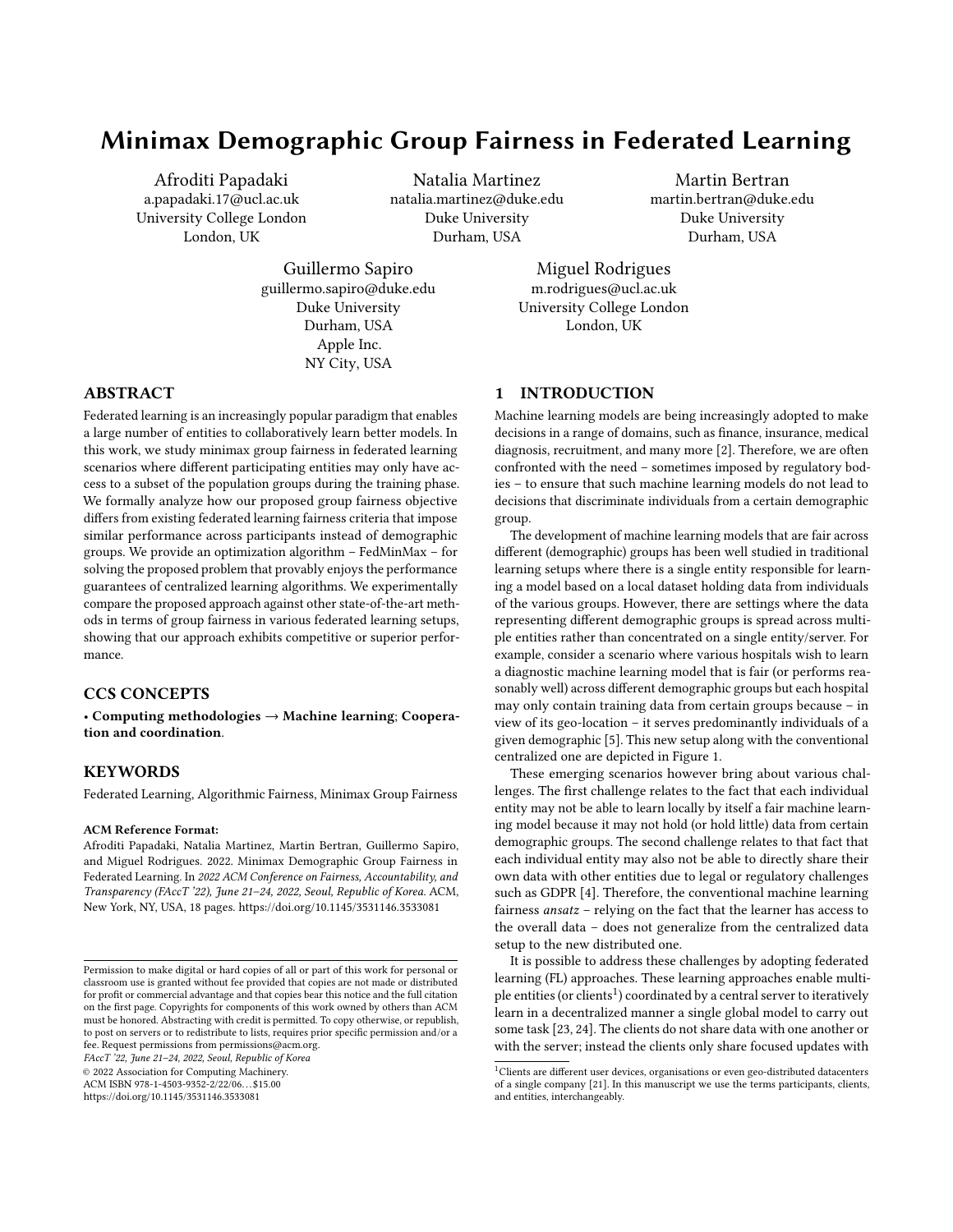Minimax Demographic Group Fairness in Federated Learning FACCT (22, June 21-24, 2022, Seoul, Republic of Korea

Table 2: Summary of parameters used in the training process for all experiments. Epochs refer to the local iterations performed at each client,  $n_k$  is the number of local data examples in client  $k$ ,  $\;$  is the model's learning rate and  $\; \mu$  or  $\;$  is the adversary learning rates learning rates.

| Dataset               | Setting       | Method                   |      | <b>Batch Size</b> | Loss               | <b>Hypothesis Type</b> | Epochs                   | $\mathbf{u}$ or          |
|-----------------------|---------------|--------------------------|------|-------------------|--------------------|------------------------|--------------------------|--------------------------|
| Synthetic             | ESG, SSG      | <b>AFL</b>               | 0.1  | $n_k$             | <b>Brier Score</b> | $MLP$ (4x512)          |                          | 0.1                      |
|                       |               | FedAvg                   | 0.1  | 100               | <b>Brier Score</b> | $MLP$ (4x512)          | 15                       |                          |
|                       |               | $q$ -FedAvg              | 0.1  | 100               | <b>Brier Score</b> | MLP (4x512)            | 15                       | ٠                        |
|                       |               | FedMinMax (ours)         | 0.1  | $n_k$             | <b>Brier Score</b> | $MLP$ (4x512)          |                          | 0.1                      |
|                       |               | <b>Centalized Minmax</b> | 0.1  | $\eta$            | <b>Brier Score</b> | MLP (4x512)            | $\overline{\phantom{a}}$ | 0.1                      |
| Adult                 | ESG, SSG, PSG | AFL                      | 0.01 | $n_k$             | Cross Entropy      | MLP (512)              | $\sim$                   | 0.01                     |
|                       |               | FedAvg                   | 0.01 | 100               | Cross Entropy      | MLP (512)              | 15                       |                          |
|                       |               | $q$ -FedAvg              | 0.01 | 100               | Cross Entropy      | MLP (512)              | 15                       | ٠                        |
|                       |               | FedMinMax (ours)         | 0.01 | $n_k$             | Cross Entropy      | MLP (512)              | ÷,                       | 0.01                     |
|                       |               | Centalized Minmax        | 0.01 | $\eta$            | Cross Entropy      | MLP (512)              | $\overline{\phantom{a}}$ | 0.01                     |
| FashionMNIST          | ESG, SSG, PSG | <b>AFL</b>               | 0.1  | $n_k$             | <b>Brier Score</b> | <b>CNN</b>             | $\sim$                   | 0.1                      |
|                       |               | FedAvg                   | 0.1  | 100               | <b>Brier Score</b> | <b>CNN</b>             | 15                       |                          |
|                       |               | q-FedAvg                 | 0.1  | 100               | <b>Brier Score</b> | <b>CNN</b>             | 15                       |                          |
|                       |               | FedMinMax (ours)         | 0.1  | $n_k$             | <b>Brier Score</b> | <b>CNN</b>             | $\overline{\phantom{a}}$ | 0.1                      |
|                       |               | <b>Centalized Minmax</b> | 0.1  | $\sqrt{n}$        | <b>Brier Score</b> | <b>CNN</b>             | $\overline{\phantom{a}}$ | 0.1                      |
| CIFAR-10              | ESG, SSG, PSG | AFL                      | 0.1  | $n_k$             | <b>Brier Score</b> | ResNet-18 w/o BN       | $\overline{\phantom{a}}$ | 0.01                     |
|                       |               | FedAvg                   | 0.1  | 100               | <b>Brier Score</b> | ResNet-18 w/o BN       | 3                        | $\overline{\phantom{a}}$ |
|                       |               | $q$ -FedAvg              | 0.1  | 100               | <b>Brier Score</b> | ResNet-18 w/o BN       | 3                        |                          |
|                       |               | FedMinMax (ours)         | 0.1  | $n_k$             | <b>Brier Score</b> | ResNet-18 w/o BN       | $\overline{\phantom{a}}$ | 0.01                     |
|                       |               | <b>Centalized Minmax</b> | 0.1  | $\eta$            | <b>Brier Score</b> | ResNet-18 w/o BN       | $\overline{\phantom{a}}$ | 0.01                     |
| <b>ACS</b> Employment | ESG, SSG, PSG | AFL                      | 0.01 | $n_k$             | Cross Entropy      | MLP (512)              | $\sim$                   | 0.01                     |
| (6 sensitive groups)  |               | FedAvg                   | 0.01 | 100               | Cross Entropy      | MLP (512)              | 10                       | ٠                        |
|                       |               | $q$ -Fed $Avg$           | 0.01 | 100               | Cross Entropy      | MLP (512)              | 10                       | $\overline{\phantom{a}}$ |
|                       |               | FedMinMax (ours)         | 0.01 | $n_k$             | Cross Entropy      | MLP (512)              | $\overline{\phantom{m}}$ | 0.01                     |
|                       |               | <b>Centalized Minmax</b> | 0.01 | $\eta$            | Cross Entropy      | MLP (512)              | $\rightarrow$            | 0.01                     |
| <b>ACS</b> Employment | ESG, SSG, PSG | AFL                      | 0.01 | $n_k$             | Cross Entropy      | Logistic Regression    | $\sim$                   | 0.01                     |
| (9 sensitive groups)  |               | FedAvg                   | 0.01 | 100               | Cross Entropy      | Logistic Regression    | 10                       | $\sim$                   |
|                       |               | $q$ -FedAvg              | 0.01 | 100               | Cross Entropy      | Logistic Regression    | 10                       | $\overline{\phantom{a}}$ |
|                       |               | FedMinMax (ours)         | 0.01 | $n_k$             | Cross Entropy      | Logistic Regression    | ÷,                       | 0.01                     |
|                       |               | <b>Centalized Minmax</b> | 0.01 | $\eta$            | Cross Entropy      | Logistic Regression    | ÷,                       | 0.01                     |

Table 3: Final group weighting coefficients for AFL and Fed-Minmax across different federated learning scenarios on the synthetic dataset for binary classification involving two sensitive groups.

| Setting | Method                     | <b>Worst Group</b> | <b>Best Group</b> |
|---------|----------------------------|--------------------|-------------------|
| ESG     | AFL.                       | 0.528              | 0.472             |
|         | FedMinMax (ours)           | 0.999              | 0.001             |
| SSG     | AFL.                       | 0.999              | 0.001             |
|         | FedMinMax (ours)           | 0.999              | 0.001             |
|         | Centalized Minmax Baseline | 0.999              | 0.001             |

participants have access only to groups T-shirt, Trouser, Pullover, Dress and Coat. The remaining 20 clients own data from groups Sandal, Shirt, Sneaker, Bag and Ankle Boot. Finally, in the Single access to Sensitive Groups (SSG) setting, every group is owned by 4 clients only and all clients have access to just one group membership. The group risks are provided in Table 8. We also show the weighting coefficients for each sensitive group in Table 7.

Table 4: Testing Brier score risks for FedAvg, AFL, q-FedAvg, TERM, and FedMinmax across different federated learning scenarios on the synthetic dataset for binary classification involving two sensitive groups. PSG scenario is not included because for  $|\mathcal{A}| = 2$  it is equivalent to SSG.

| <b>Setting</b>   | Method                     | Worst Group       | <b>Best Group</b> |
|------------------|----------------------------|-------------------|-------------------|
| ESG              | AFL.                       | $0.485 \pm 0.0$   | $0.216 \pm 0.001$ |
|                  | FedAvg                     | $0.487 + 0.0$     | $0.214 + 0.002$   |
|                  | $q$ -FedAvg $(q=0.2)$      | $0.479 \pm 0.002$ | $0.22 \pm 0.002$  |
|                  | $q$ -FedAvg $(q=5.0)$      | $0.478 \pm 0.002$ | $0.223 \pm 0.004$ |
|                  | TERM $(t=1.0)$             | $0.469 + 0.0$     | $0.261 + 0.001$   |
|                  | FedMinMax (ours)           | $0.451 + 0.0$     | $0.31 \pm 0.001$  |
| SSG              | AFL.                       | $0.451 \pm 0.0$   | $0.31 + 0.001$    |
|                  | FedAvg                     | $0.483 + 0.002$   | $0.219 + 0.001$   |
|                  | $q$ -FedAvg $(q=0.2)$      | $0.476 + 0.001$   | $0.221 + 0.002$   |
|                  | $q$ -FedAvg $(q=5.0)$      | $0.468 + 0.005$   | $0.274 + 0.004$   |
|                  | TERM $(t=1.0)$             | $0.461 + 0.004$   | $0.272 \pm 0.001$ |
| FedMinMax (ours) |                            | $0.451 \pm 0.0$   | $0.309 \pm 0.003$ |
|                  | Centalized Minmax Baseline | $0.451 + 0.0$     | $0.308 + 0.001$   |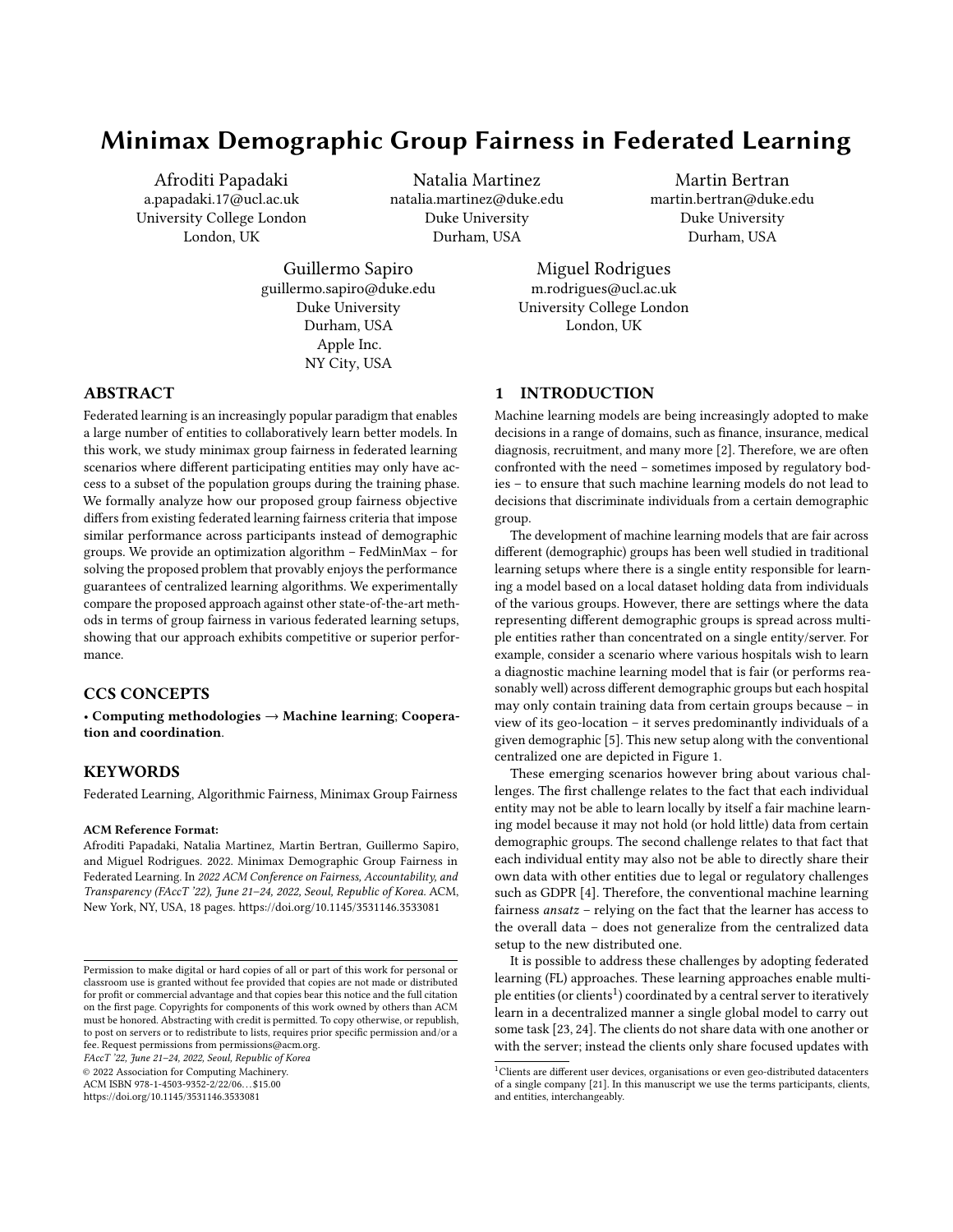Table 5: Final group weighting coefficients for AFL and Fed-Minmax across different federated learning scenarios on the Adult dataset. We round the weights values to the last three decimal places.

| <b>Setting</b> | Method                     | Males.<br>$\leq$ 50K | Males.<br>> 50K | Females,<br>$\leq$ 50K | <b>Females.</b><br>> 50K |
|----------------|----------------------------|----------------------|-----------------|------------------------|--------------------------|
| ESG            | AFL                        | 0.475                | 0.214           | 0.284                  | 0.028                    |
|                | FedMinMax (ours)           | 0.697                | 0.301           | 0.001                  | 0.001                    |
| SSG            | AFL                        | 0.705                | 0.293           | 0.003                  | 0.001                    |
|                | FedMinMax (ours)           | 0.697                | 0.301           | 0.001                  | 0.001                    |
| <b>PSG</b>     | AFL                        | 0.500                | 0.229           | 0.244                  | 0.027                    |
|                | FedMinMax (ours)           | 0.705                | 0.293           | 0.001                  | 0.001                    |
|                | Centalized Minmax Baseline | 0.697                | 0.301           | 0.001                  | 0.001                    |

## D.4 Experiments on CIFAR-10 dataset.

In the Equal access to Sensitive Groups (ESG) setting, the 10 classes are equally distributed across the clients, creating a scenario where each client has access to the same amount of data examples and groups. In the Partial access to Sensitive Groups (PSG) setting, 20 clients own data from groups Airplane, Automobile, Bird, Cat and Deer and the rest hold data from Dog, Frog, Horse, Ship and Truck groups. Finally, in the Single access to Sensitive Groups (SSG) setting, every client owns only one sensitive group and each group is distributed to only 4 clients. We report the risks on the test set in Table 9 and the final group weighting coefficients in Table 10.

# D.5 Experiments on ACS Employment dataset (employment and race combination).

In the Equal access to Sensitive Groups (ESG) setting, we split the 6 groups across the clients equally. In the Partial access to Sensitive Groups (PSG) setting, 20 clients own data from groups Unemployed White, Employed Black, Employed White, and the remaining own data from Unemployed Other, Unemployed Black, and Employed Other. Finally, in the Single access to Sensitive Groups (SSG) setting, every client has access to only one sensitive class. In particular, data for Employed White is owned by 10 clients and each of the remaining 5 groups is allocated to six clients. We report the risks on the test set in Table 11 and the group weighting coefficients produced from the training process are in Table 12.

# D.6 Experiments on ACS Employment dataset (race).

We also use the original 9 races of the ACS Employment dataset to run experiments on the three federated learning settings. We refer to the available race groups using the following label tags: { White: White alone, Black /African American: Black or African American alone, American Indian: American Indian alone, Alaska Native: Alaska Native alone, A.I. &/or A.N. Tribes: American Indian and Alaska Native tribes specified, or American Indian or Alaska Native, not specified and no other races, Asian: Asian alone, N. Hawaiian & other P.I.: Native Hawaiian and Other Pacific Islander alone, Other: Some Other Race alone, Multiple: Two or More Races}. In the Equal access to Sensitive Groups (ESG) setting, we split the 9 groups across the clients. In the Partial access to Sensitive Groups (PSG) setting, 20 clients own data from groups White, Black /African

American, American Indian, Alaska Native, A.I. &/or A.N. Tribes and the remaining clients hold data from Asian, N. Hawaiian & other P.I., Other, and Multiple. Finally, in the Single access to Sensitive Groups (SSG) setting, every client owns only one sensitive group and each group is distributed to only 4 clients, except White race that is distributed to 8 clients. We report the risks on the test set in Table 13.

# E APPENDIX: COMPLEMENTARY ALGORITHMS

In the main text we refer to slightly different optimization objective and an algorithm that we use to compare the generalization efficiency of considering global demographics on some scenarios.

We extend our FedMinMax algorithm to solve the objective in Eq. 10. The adjusted algorithm is called LocalFedMinMax for which we share the pseudocode in Algorithm 3 and the full table of risks for FashionMNIST and CIFAR-10 in Tables 14 and 15, respectively. LocalFedMinMax and FedMinMax behave similarly on the worst group on SSG regardless for different number of clients, while LocalFedMinMax has higher worst group risks for the remaining settings compared to FedMinMax.

## Algorithm 3 Local Federated MiniMax (LocalFedMinMax)

**Input:**  $K$ : Set of clients,  $T$  : total number of communication rounds, : model learning rate,  $\mu$ : global adversary learning rate,<br>Square for grounds for groun 3 in client  $k = 8.3 \times 10^{-4}$  Set  $\sigma$  med Set  $\sigma$  med Set  $S_{\alpha,k}$ : set of examples for group a in client k,  $8a \in \mathcal{A}$  and  $8k \in \mathcal{K}$ .

- 1: Server initializes  $\mu^0 \leftarrow$  = {{ $|S_{a;k}|/|S|\}$  $a \in \mathcal{A}$ } $k \in \mathcal{K}$  and  $0$ <br>randomly randomly.
- 2: for  $t = 1$  to  $\overline{T}$  do<br>3: Server computer
- 3: Server **computes**  $w^{t-1} \leftarrow \mu^{t-1}/$ <br>4: Server **broadcasts**  $t^{-1}$ ,  $w^{t-1}$
- 
- 5: **for** each client  $k \in \mathcal{K}$  in parallel do<br>  $\begin{array}{ll} \n\hline\n6: & \text{if } t-1 \nabla f_k(\frac{t-1}{y}) \text{if } t-1 \\
\hline\n\end{array}$
- 7: Client-k **obtains** and **sends**  $\{f_{a;k}(\begin{bmatrix} t-1 \end{bmatrix}\}_{{a \in \mathcal{A}}}$  and  $\begin{bmatrix} t \end{bmatrix}$  to server

T

- 8: end for 9: Server computes:  $\mathbf{t} \leftarrow$  $\frac{n_k}{n}$  t
- $k \in \mathcal{K}$ 10: Server updates:  $\mu^t \leftarrow$ Î  $|\kappa_{\lvert *|\mathcal{A}\rvert-1}$   $\mu^{t-1}$  +  $\mu \nabla \mu \langle \mu^{t-1}, \hat{r}_{a;k}(\lambda^{t-1}) \rangle$ 11: end for Outputs:  $\frac{1}{\tau} \prod_{t=1}^{\tau} \frac{t}{t}$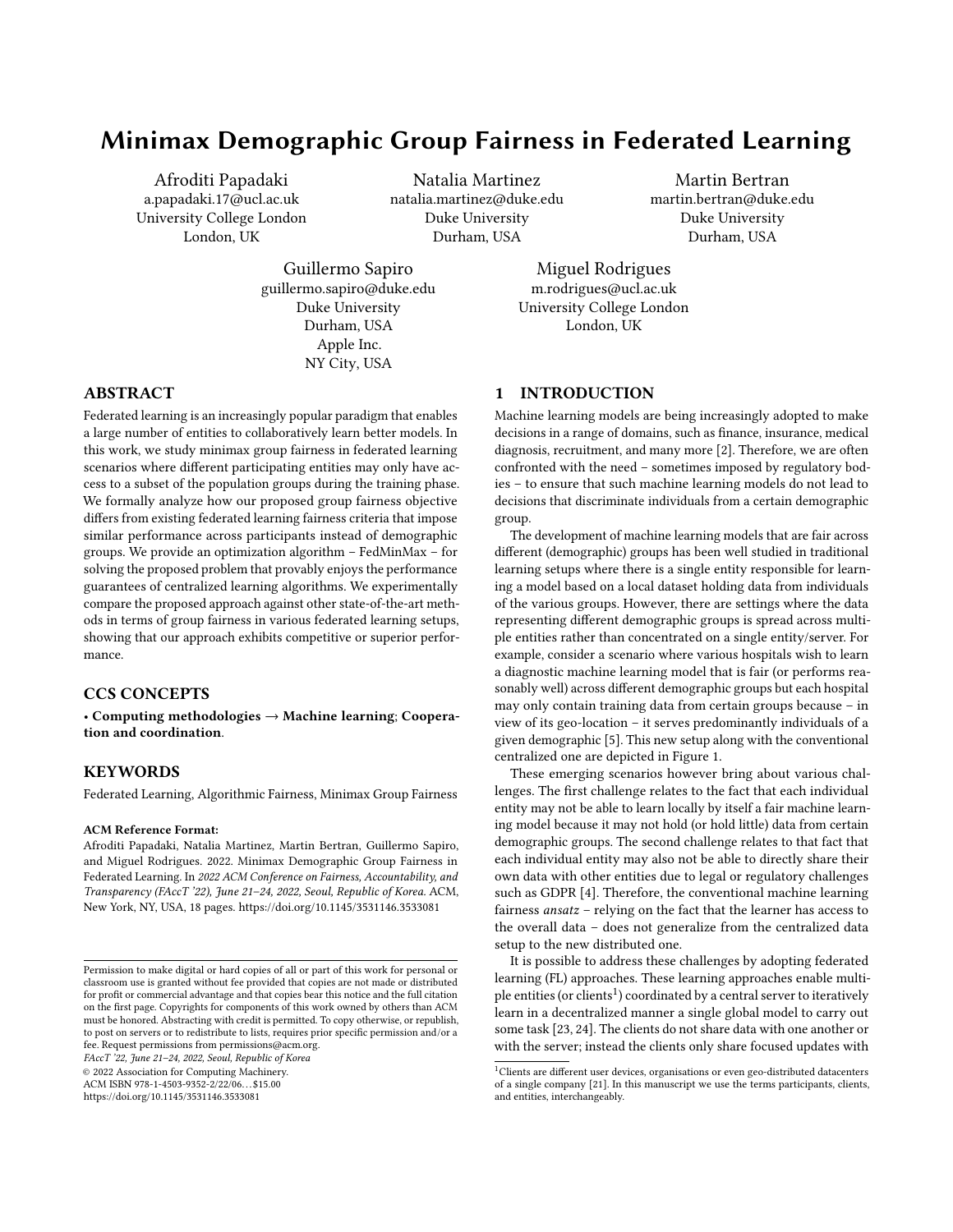Table 6: Cross entropy risks for FedAvg, AFL, q-FedAvg, TERM, and FedMinmax across different federated learning settings on adult dataset.

| <b>Setting</b>             | Method           | Males, $\le$ = 50K |                   | Males, $> 50K$ Females, $\leq 50K$ | Females, $> 50K$  |
|----------------------------|------------------|--------------------|-------------------|------------------------------------|-------------------|
| <b>ESG</b>                 | AFL              | $0.263 \pm 0.002$  | $0.701 \pm 0.003$ | $0.086 \pm 0.002$                  | $1.096 \pm 0.008$ |
|                            | FedAvg           | $0.255 \pm 0.002$  | $0.697 \pm 0.004$ | $0.081 \pm 0.001$                  | $1.121 \pm 0.009$ |
|                            | q-FedAvg         | $0.263 \pm 0.003$  | $0.697 \pm 0.004$ | $0.084 \pm 0.001$                  | $1.1 \pm 0.006$   |
|                            | TERM             | $0.381 \pm 0.101$  | $0.607 \pm 0.04$  | $0.224 \pm 0.06$                   | $0.725 \pm 0.021$ |
|                            | FedMinMax (ours) | $0.414 \pm 0.003$  | $0.453 \pm 0.003$ | $0.415 \pm 0.008$                  | $0.347 \pm 0.007$ |
| <b>SSG</b>                 | AFL              | $0.418 + 0.006$    | $0.452 \pm 0.009$ | $0.416 + 0.002$                    | $0.349 \pm 0.007$ |
|                            | FedAvg           | $0.263 \pm 0.001$  | $0.704 \pm 0.002$ | $0.07 \pm 0.0$                     | $1.23 \pm 0.002$  |
|                            | q-FedAvg         | $0.261 \pm 0.001$  | $0.683 \pm 0.002$ | $0.082 \pm 0.001$                  | $1.117 \pm 0.01$  |
|                            | TERM             | $0.358 \pm 0.016$  | $0.579 \pm 0.002$ | $0.286 \pm 0.031$                  | $0.693 \pm 0.071$ |
|                            | FedMinMax (ours) | $0.413 \pm 0.002$  | $0.453 \pm 0.005$ | $0.414 \pm 0.006$                  | $0.348 + 0.01$    |
| <b>PSG</b>                 | AFI.             | $0.274 \pm 0.003$  | $0.757 \pm 0.009$ | $0.094 \pm 0.002$                  | $1.285 \pm 0.022$ |
|                            | FedAvg           | $0.263 \pm 0.001$  | $0.7 \pm 0.001$   | $0.069 \pm 0.001$                  | $1.226 \pm 0.007$ |
|                            | q-FedAvg         | $0.263 \pm 0.004$  | $0.752 \pm 0.014$ | $0.09 \pm 0.004$                   | $1.239 \pm 0.032$ |
| TERM                       |                  | $0.485 \pm 0.195$  | $0.581 \pm 0.108$ | $0.367 \pm 0.316$                  | $0.69 \pm 0.003$  |
| FedMinMax (ours)           |                  | $0.411 \pm 0.002$  | $0.452 \pm 0.006$ | $0.417 \pm 0.001$                  | $0.346 \pm 0.008$ |
| Centalized Minmax Baseline |                  | $0.412 \pm 0.004$  | $0.453 \pm 0.005$ | $0.416 \pm 0.012$                  | $0.347 \pm 0.004$ |

Table 7: Final group weighting coefficients for AFL, Centalized Minmax Baseline, and FedMinmax across different federated learning scenarios on the FashionMNIST dataset. Note that the weighting coefficients are rounded to the last three decimal places. We highlight the weighting coefficient for the worst group.

| <b>Setting</b> | Method                     | T-shirt | <b>Trouser</b> | Pullover | <b>Dress</b> | Coat  | Sandal | Shirt | <b>Sneaker</b> | Bag   | Ankle boot |
|----------------|----------------------------|---------|----------------|----------|--------------|-------|--------|-------|----------------|-------|------------|
| <b>ESG</b>     | AFL                        | 0.099   | 0.100          | 0.101    | 0.101        | 0.100 | 0.100  | 0.099 | 0.100          | 0.100 | 0.100      |
|                | FedMinMax (ours)           | 0.217   | 0.001          | 0.241    | 0.007        | 0.151 | 0.001  | 0.380 | 0.001          | 0.001 | 0.001      |
| SSG            | AFL                        | 0.217   | 0.001          | 0.241    | 0.007        | 0.151 | 0.001  | 0.379 | 0.001          | 0.001 | 0.001      |
|                | FedMinMax (ours)           | 0.216   | 0.001          | 0.237    | 0.017        | 0.155 | 0.001  | 0.370 | 0.001          | 0.001 | 0.001      |
| <b>PSG</b>     | AFL                        | 0.128   | 0.064          | 0.138    | 0.099        | 0.129 | 0.063  | 0.173 | 0.069          | 0.066 | 0.071      |
|                | FedMinMax (ours)           | 0.216   | 0.001          | 0.238    | 0.014        | 0.154 | 0.001  | 0.372 | 0.001          | 0.001 | 0.001      |
|                | Centalized Minmax Baseline | 0.217   | 0.001          | 0.240    | 0.010        | 0.152 | 0.001  | 0.377 | 0.001          | 0.001 | 0.001      |

Table 8: Brier score risks for FedAvg, AFL, q-FedAvg, TERM, and FedMinmax across different federated learning settings on FashionMNIST dataset.

| Setting    | Method                     | <b>T-shirt</b>    | Trouser           | Pullover          | <b>Dress</b>      | Coat              | Sandal            | Shirt             | Sneaker           | Bag               | Ankle boot        |
|------------|----------------------------|-------------------|-------------------|-------------------|-------------------|-------------------|-------------------|-------------------|-------------------|-------------------|-------------------|
| <b>ESG</b> | AFL                        | $0.239 \pm 0.003$ | $0.046 \pm 0.0$   | $0.262 \pm 0.001$ | $0.159 \pm 0.001$ | $0.252 \pm 0.004$ | $0.06 \pm 0.0$    | $0.494 \pm 0.004$ | $0.067 + 0.001$   | $0.049 \pm 0.0$   | $0.07 \pm 0.001$  |
|            | FedAvg                     | $0.243 \pm 0.003$ | $0.046 \pm 0.0$   | $0.262 \pm 0.001$ | $0.158 + 0.003$   | $0.253 \pm 0.002$ | $0.061 \pm 0.0$   | $0.492 \pm 0.003$ | $0.068 \pm 0.0$   | $0.049 \pm 0.0$   | $0.069 \pm 0.0$   |
|            | q-FedAvg                   | $0.268 \pm 0.051$ | $0.047 + 0.005$   | $0.312 \pm 0.016$ | $0.164 \pm 0.029$ | $0.306 \pm 0.052$ | $0.039 + 0.003$   | $0.477 \pm 0.006$ | $0.074 \pm 0.001$ | $0.036 \pm 0.005$ | $0.056 \pm 0.008$ |
|            | <b>TERM</b>                | $0.256 \pm 0.066$ | $0.048 + 0.008$   | $0.31 \pm 0.083$  | $0.175 \pm 0.022$ | $0.294 \pm 0.016$ | $0.041 \pm 0.012$ | $0.467 \pm 0.002$ | $0.066 \pm 0.019$ | $0.038 \pm 0.011$ | $0.062 \pm 0.018$ |
|            | FedMinMax (ours)           | $0.261 \pm 0.006$ | $0.191 \pm 0.016$ | $0.256 \pm 0.027$ | $0.217 \pm 0.013$ | $0.223 \pm 0.031$ | $0.207 + 0.027$   | $0.307 + 0.01$    | $0.172 \pm 0.016$ | $0.193 \pm 0.021$ | $0.156 \pm 0.011$ |
| SSG        | AFL                        | $0.267 + 0.009$   | $0.194 \pm 0.023$ | $0.236 \pm 0.013$ | $0.226 \pm 0.012$ | $0.262 \pm 0.012$ | $0.201 + 0.026$   | $0.307 \pm 0.003$ | $0.178 + 0.033$   | $0.205 \pm 0.025$ | $0.162 \pm 0.021$ |
|            | FedAvg                     | $0.227 \pm 0.003$ | $0.039 + 0.001$   | $0.236 \pm 0.004$ | $0.143 \pm 0.003$ | $0.232 + 0.003$   | $0.051 + 0.001$   | $0.463 + 0.003$   | $0.067 \pm 0.0$   | $0.041 \pm 0.0$   | $0.063 \pm 0.001$ |
|            | q-FedAvg                   | $0.24 \pm 0.001$  | $0.041 \pm 0.008$ | $0.246 \pm 0.026$ | $0.142 \pm 0.014$ | $0.257 + 0.028$   | $0.036 \pm 0.001$ | $0.425 \pm 0.002$ | $0.059 \pm 0.014$ | $0.027 \pm 0.002$ | $0.042 \pm 0.007$ |
|            | <b>TERM</b>                | $0.251 \pm 0.011$ | $0.034 \pm 0.003$ | $0.26 \pm 0.017$  | $0.144 \pm 0.005$ | $0.242 \pm 0.034$ | $0.04 \pm 0.004$  | $0.399 \pm 0.017$ | $0.05 \pm 0.003$  | $0.026 \pm 0.001$ | $0.044 \pm 0.001$ |
|            | FedMinMax (ours)           | $0.269 \pm 0.012$ | $0.2 \pm 0.026$   | $0.238 \pm 0.017$ | $0.231 \pm 0.013$ | $0.252 \pm 0.034$ | $0.2 \pm 0.024$   | $0.309 \pm 0.011$ | $0.177 \pm 0.03$  | $0.205 \pm 0.032$ | $0.169 \pm 0.013$ |
| <b>PSG</b> | AFL                        | $0.244 \pm 0.007$ | $0.032 \pm 0.001$ | $0.257 \pm 0.066$ | $0.122 \pm 0.006$ | $0.209 + 0.098$   | $0.045 \pm 0.002$ | $0.425 \pm 0.019$ | $0.059 + 0.001$   | $0.041 \pm 0.001$ | $0.062 \pm 0.001$ |
|            | FedAvg                     | $0.229 \pm 0.008$ | $0.039 \pm 0.0$   | $0.236 \pm 0.004$ | $0.142 \pm 0.002$ | $0.232 \pm 0.003$ | $0.052 \pm 0.001$ | $0.464 \pm 0.011$ | $0.067 \pm 0.001$ | $0.042 \pm 0.001$ | $0.063 \pm 0.001$ |
|            | q-FedAvg                   | $0.278 \pm 0.062$ | $0.04 \pm 0.013$  | $0.256 \pm 0.083$ | $0.16 \pm 0.026$  | $0.311 \pm 0.044$ | $0.045 \pm 0.013$ | $0.453 \pm 0.002$ | $0.063 \pm 0.02$  | $0.029 \pm 0.007$ | $0.047 \pm 0.004$ |
|            | <b>TERM</b>                | $0.226 \pm 0.007$ | $0.037 + 0.005$   | $0.233 \pm 0.004$ | $0.153 \pm 0.007$ | $0.255 \pm 0.016$ | $0.038 \pm 0.0$   | $0.439 \pm 0.007$ | $0.053 \pm 0.003$ | $0.026 \pm 0.001$ | $0.043 \pm 0.002$ |
|            | FedMinMax (ours)           | $0.263 \pm 0.013$ | $0.177 + 0.026$   | $0.228 \pm 0.011$ | $0.21 \pm 0.019$  | $0.238 \pm 0.025$ | $0.182 \pm 0.03$  | $0.31 \pm 0.008$  | $0.16 \pm 0.027$  | $0.184 \pm 0.031$ | $0.154 \pm 0.018$ |
|            | Centalized Minmax Baseline | $0.259 + 0.01$    | $0.173 \pm 0.015$ | $0.239 \pm 0.051$ | $0.213 \pm 0.008$ | $0.24 \pm 0.063$  | $0.182 + 0.024$   | $0.311 \pm 0.006$ | $0.168 \pm 0.018$ | $0.18 \pm 0.013$  | $0.151 \pm 0.012$ |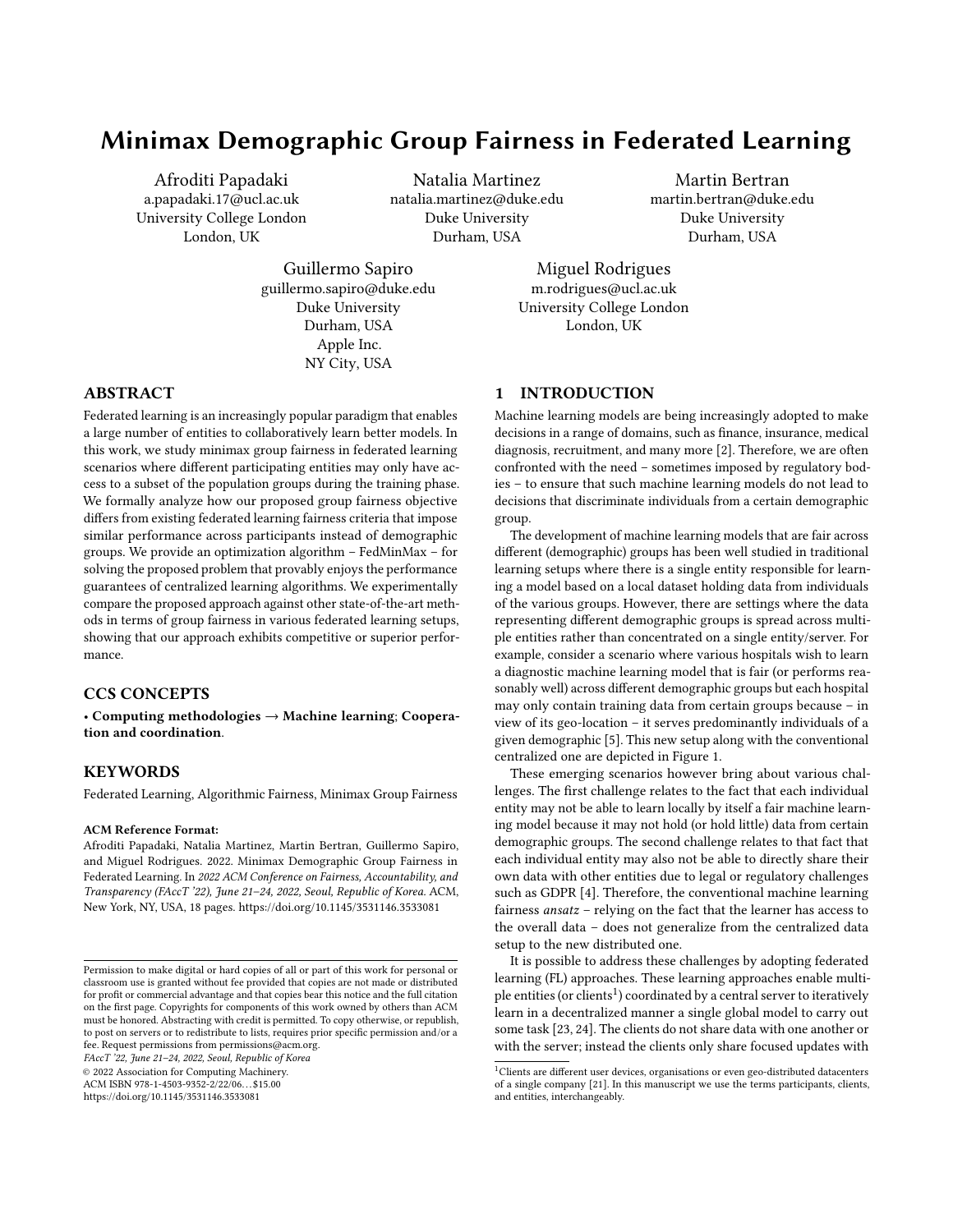Table 9: Brier score risks for FedAvg, AFL, q-FedAvg, TERM, and FedMinmax across different federated learning settings on CIFAR-10 dataset.

| Setting    | Method                     | Airplane          | Automobile        | Bird              | Cat               | Deer              | Dog               | Frog              | Horse             | Ship              | Truck             |
|------------|----------------------------|-------------------|-------------------|-------------------|-------------------|-------------------|-------------------|-------------------|-------------------|-------------------|-------------------|
| <b>ESG</b> | AFI.                       | $0.14 \pm 0.001$  | $0.104 + 0.009$   | $0.289 + 0.011$   | $0.461 \pm 0.01$  | $0.243 \pm 0.01$  | $0.28 \pm 0.016$  | $0.151 \pm 0.009$ | $0.14 \pm 0.009$  | $0.125 \pm 0.012$ | $0.132 \pm 0.009$ |
|            | FedAvg                     | $0.148 + 0.014$   | $0.108 + 0.006$   | $0.283 + 0.011$   | $0.487 + 0.002$   | $0.237 + 0.002$   | $0.256 + 0.002$   | $0.144 \pm 0.005$ | $0.148 + 0.008$   | $0.123 \pm 0.003$ | $0.128 \pm 0.004$ |
|            | q-FedAvg                   | $0.178 \pm 0.065$ | $0.118 \pm 0.047$ | $0.308 + 0.099$   | $0.507 + 0.003$   | $0.311 \pm 0.054$ | $0.41 \pm 0.01$   | $0.179 \pm 0.012$ | $0.119 \pm 0.013$ | $0.158 \pm 0.07$  | $0.182 \pm 0.05$  |
|            | <b>TERM</b>                | $0.217 + 0.087$   | $0.115 \pm 0.006$ | $0.311 \pm 0.057$ | $0.491 \pm 0.007$ | $0.274 \pm 0.055$ | $0.272 \pm 0.026$ | $0.176 \pm 0.041$ | $0.166 \pm 0.013$ | $0.175 \pm 0.069$ | $0.12 \pm 0.006$  |
|            | FedMinMax (ours)           | $0.257 + 0.003$   | $0.189 + 0.009$   | $0.324 \pm 0.015$ | $0.351 \pm 0.002$ | $0.291 \pm 0.004$ | $0.291 \pm 0.03$  | $0.231 \pm 0.007$ | $0.309 \pm 0.008$ | $0.194 \pm 0.002$ | $0.158 + 0.008$   |
| SSG        | AFL                        | $0.283 \pm 0.027$ | $0.259 \pm 0.001$ | $0.18 \pm 0.008$  | $0.352 \pm 0.0$   | $0.285 \pm 0.002$ | $0.328 \pm 0.008$ | $0.231 \pm 0.043$ | $0.212 \pm 0.031$ | $0.198 \pm 0.012$ | $0.159 + 0.007$   |
|            | FedAvg                     | $0.189 + 0.011$   | $0.102 \pm 0.009$ | $0.253 \pm 0.005$ | $0.485 \pm 0.017$ | $0.239 \pm 0.079$ | $0.339 \pm 0.074$ | $0.148 + 0.021$   | $0.166 \pm 0.029$ | $0.121 \pm 0.019$ | $0.138 + 0.022$   |
|            | q-FedAvg                   | $0.18 \pm 0.026$  | $0.11 \pm 0.017$  | $0.29 \pm 0.016$  | $0.437 \pm 0.002$ | $0.334 \pm 0.069$ | $0.345 \pm 0.009$ | $0.161 \pm 0.03$  | $0.175 \pm 0.057$ | $0.176 \pm 0.105$ | $0.129 \pm 0.013$ |
|            | TERM                       | $0.149 + 0.015$   | $0.146 \pm 0.014$ | $0.378 \pm 0.042$ | $0.392 \pm 0.021$ | $0.262 \pm 0.039$ | $0.307 \pm 0.02$  | $0.192 \pm 0.052$ | $0.176 \pm 0.003$ | $0.167 \pm 0.032$ | $0.119 \pm 0.029$ |
|            | FedMinMax (ours)           | $0.258 \pm 0.01$  | $0.187 + 0.005$   | $0.332 \pm 0.005$ | $0.351 \pm 0.002$ | $0.293 \pm 0.007$ | $0.334 \pm 0.017$ | $0.216 \pm 0.009$ | $0.305 \pm 0.009$ | $0.205 \pm 0.002$ | $0.154 \pm 0.005$ |
| <b>PSG</b> | AFL                        | $0.158 \pm 0.019$ | $0.121 \pm 0.01$  | $0.289 \pm 0.015$ | $0.439 \pm 0.006$ | $0.247 \pm 0.01$  | $0.28 \pm 0.014$  | $0.151 \pm 0.016$ | $0.168 + 0.011$   | $0.125 \pm 0.013$ | $0.118 \pm 0.009$ |
|            | FedAvg                     | $0.167 + 0.005$   | $0.098 \pm 0.004$ | $0.32 \pm 0.009$  | $0.471 \pm 0.014$ | $0.224 \pm 0.036$ | $0.304 \pm 0.009$ | $0.15 \pm 0.009$  | $0.162 \pm 0.028$ | $0.113 \pm 0.003$ | $0.121 \pm 0.013$ |
|            | q-FedAvg                   | $0.173 \pm 0.008$ | $0.132 \pm 0.027$ | $0.303 \pm 0.001$ | $0.46 \pm 0.001$  | $0.259 \pm 0.038$ | $0.297 + 0.009$   | $0.178 + 0.037$   | $0.147 \pm 0.013$ | $0.129 \pm 0.025$ | $0.114 \pm 0.017$ |
|            | <b>TERM</b>                | $0.177 + 0.034$   | $0.137 + 0.025$   | $0.4 \pm 0.066$   | $0.415 \pm 0.006$ | $0.303 + 0.074$   | $0.33 \pm 0.029$  | $0.172 + 0.036$   | $0.172 + 0.076$   | $0.164 + 0.044$   | $0.18 \pm 0.005$  |
|            | FedMinMax (ours)           | $0.261 \pm 0.007$ | $0.184 \pm 0.007$ | $0.321 \pm 0.021$ | $0.351 \pm 0.009$ | $0.295 \pm 0.003$ | $0.323 \pm 0.011$ | $0.22 \pm 0.008$  | $0.299 \pm 0.011$ | $0.201 \pm 0.001$ | $0.154 \pm 0.008$ |
|            | Centalized Minmax Baseline | $0.263 \pm 0.013$ | $0.187 + 0.005$   | $0.325 \pm 0.016$ | $0.352 \pm 0.003$ | $0.293 \pm 0.007$ | $0.334 \pm 0.017$ | $0.216 \pm 0.009$ | $0.305 \pm 0.009$ | $0.205 \pm 0.002$ | $0.154 \pm 0.005$ |

Table 10: Final group weighting coefficients for AFL, Centalized Minmax Baseline, and FedMinmax across different federated learning scenarios on the CIFAR-10 dataset. The weights are rounded to the last three decimal places and the weighting coefficients for the worst group are in bold.

| Setting    | Method                     | Airplane | Automobile | Bird  | Cat   | Deer  | Dog   | Frog  | Horse | Ship  | Truck |
|------------|----------------------------|----------|------------|-------|-------|-------|-------|-------|-------|-------|-------|
| <b>ESG</b> | AFL                        | 0.100    | 0.100      | 0.100 | 0.101 | 0.099 | 0.102 | 0.099 | 0.100 | 0.100 | 0.100 |
|            | FedMinMax (ours)           | 0.075    | 0.031      | 0.152 | 0.206 | 0.102 | 0.192 | 0.083 | 0.085 | 0.035 | 0.039 |
| <b>SSG</b> | AFL                        | 0.088    | 0.031      | 0.140 | 0.207 | 0.101 | 0.200 | 0.079 | 0.074 | 0.054 | 0.028 |
|            | FedMinMax (ours)           | 0.071    | 0.030      | 0.147 | 0.209 | 0.103 | 0.195 | 0.082 | 0.085 | 0.038 | 0.040 |
| <b>PSG</b> | AFL                        | 0.091    | 0.066      | 0.119 | 0.128 | 0.118 | 0.103 | 0.102 | 0.097 | 0.081 | 0.097 |
|            | FedMinMax (ours)           | 0.078    | 0.045      | 0.143 | 0.207 | 0.108 | 0.203 | 0.080 | 0.078 | 0.033 | 0.024 |
|            | Centalized Minmax Baseline | 0.082    | 0.017      | 0.139 | 0.205 | 0.118 | 0.190 | 0.091 | 0.080 | 0.032 | 0.046 |

Table 11: Test risks for FedAvg, AFL, q-FFL, TERM, and FedMinmax across different federated learning settings on ACS Employment dataset.

| <b>Setting</b> | Method                            | Unemployed<br>White | Employed<br>White | Employed<br><b>Black</b> | Unemployed<br>Other | Unemployed<br><b>Black</b> | Employed<br><b>Other</b> |
|----------------|-----------------------------------|---------------------|-------------------|--------------------------|---------------------|----------------------------|--------------------------|
| <b>ESG</b>     | AFL                               | $0.322 \pm 0.004$   | $0.47 \pm 0.006$  | $0.45 \pm 0.003$         | $0.424 \pm 0.004$   | $0.357 \pm 0.002$          | $0.328 \pm 0.004$        |
|                | FedAvg                            | $0.312 \pm 0.003$   | $0.486 \pm 0.005$ | $0.459 \pm 0.002$        | $0.435 \pm 0.004$   | $0.351 \pm 0.002$          | $0.317 \pm 0.003$        |
|                | q-FedAvg                          | $0.335 \pm 0.005$   | $0.451 \pm 0.007$ | $0.44 \pm 0.004$         | $0.411 \pm 0.005$   | $0.365 \pm 0.003$          | $0.341 \pm 0.006$        |
|                | <b>TERM</b>                       | $0.349 \pm 0.006$   | $0.431 \pm 0.008$ | $0.429 \pm 0.004$        | $0.396 \pm 0.006$   | $0.373 \pm 0.003$          | $0.357 \pm 0.007$        |
|                | FedMinMax (ours)                  | $0.383 \pm 0.003$   | $0.374 \pm 0.005$ | $0.381 \pm 0.001$        | $0.366 \pm 0.008$   | $0.374 \pm 0.001$          | $0.36 \pm 0.01$          |
| <b>SSG</b>     | AFL                               | $0.386 \pm 0.01$    | $0.374 \pm 0.004$ | $0.384 \pm 0.007$        | $0.365 \pm 0.009$   | $0.377 \pm 0.009$          | $0.362 \pm 0.007$        |
|                | FedAvg                            | $0.256 \pm 0.002$   | $0.596 \pm 0.005$ | $0.517 \pm 0.003$        | $0.527 \pm 0.005$   | $0.316 \pm 0.002$          | $0.249 \pm 0.003$        |
|                | q-FedAvg                          | $0.261 \pm 0.003$   | $0.582 \pm 0.007$ | $0.51 \pm 0.005$         | $0.513 \pm 0.007$   | $0.32 \pm 0.002$           | $0.258 \pm 0.004$        |
|                | <b>TERM</b>                       | $0.27 \pm 0.001$    | $0.563 \pm 0.003$ | $0.499 \pm 0.001$        | $0.499 \pm 0.003$   | $0.326 \pm 0.001$          | $0.267 \pm 0.002$        |
|                | FedMinMax (ours)                  | $0.384 \pm 0.006$   | $0.373 \pm 0.004$ | $0.383 \pm 0.003$        | $0.365 \pm 0.005$   | $0.375 \pm 0.007$          | $0.36 \pm 0.007$         |
| <b>PSG</b>     | <b>AFL</b>                        | $0.287 + 0.004$     | $0.529 \pm 0.008$ | $0.481 \pm 0.005$        | $0.469 \pm 0.005$   | $0.337 \pm 0.003$          | $0.289 \pm 0.003$        |
|                | FedAvg                            | $0.278 \pm 0.005$   | $0.548 \pm 0.011$ | $0.491 \pm 0.006$        | $0.485 \pm 0.004$   | $0.331 \pm 0.004$          | $0.277 \pm 0.003$        |
|                | q-FedAvg                          | $0.296 \pm 0.002$   | $0.513 \pm 0.003$ | $0.472 \pm 0.002$        | $0.457 \pm 0.003$   | $0.343 \pm 0.001$          | $0.298 \pm 0.003$        |
|                | <b>TERM</b>                       | $0.303 \pm 0.004$   | $0.5 \pm 0.008$   | $0.466 \pm 0.005$        | $0.447 \pm 0.001$   | $0.347 \pm 0.003$          | $0.306 \pm 0.001$        |
|                | FedMinMax (ours)                  | $0.385 \pm 0.004$   | $0.375 \pm 0.005$ | $0.384 \pm 0.006$        | $0.364 \pm 0.001$   | $0.376 \pm 0.003$          | $0.36 \pm 0.002$         |
|                | <b>Centalized Minmax Baseline</b> | $0.381 \pm 0.006$   | $0.375 \pm 0.003$ | $0.382 \pm 0.002$        | $0.367 \pm 0.004$   | $0.374 \pm 0.007$          | $0.359 \pm 0.011$        |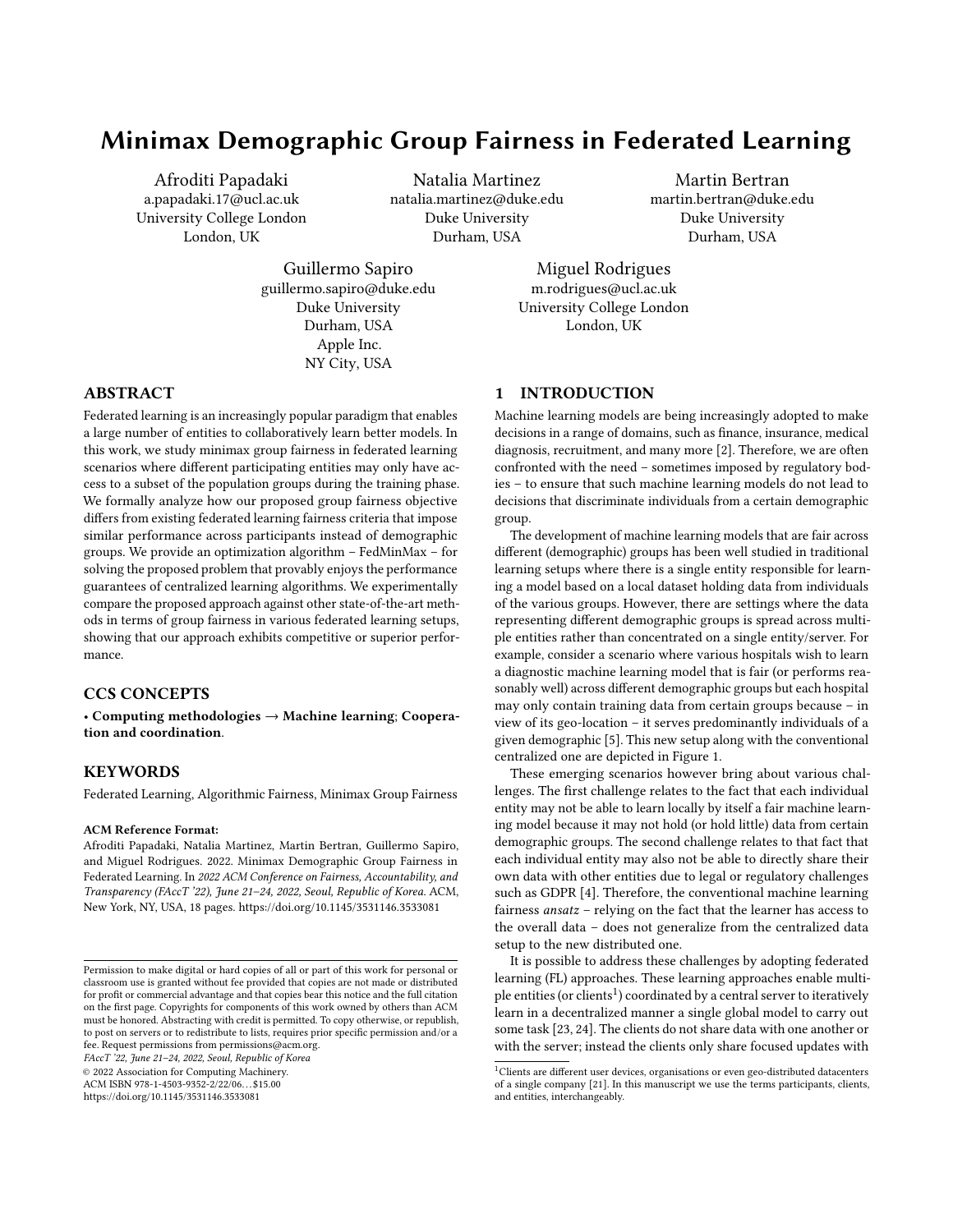Table 12: Final group weighting coefficients for AFL, Centalized Minmax Baseline, and FedMinmax for the ACS Employment dataset. The weights are rounded to the last three decimal places.

| <b>Setting</b> | Method                     | Unemployed<br>White | Emploved<br>White | Emploved<br><b>Black</b> | Unemploved<br><b>Other</b> | Unemployed<br><b>Black</b> | Employed<br>Other |
|----------------|----------------------------|---------------------|-------------------|--------------------------|----------------------------|----------------------------|-------------------|
| <b>ESG</b>     | AFL                        | 0.419               | 0.351             | 0.038                    | 0.078                      | 0.062                      | 0.052             |
|                | FedMinMax (ours)           | 0.461               | 0.356             | 0.041                    | 0.044                      | 0.070                      | 0.029             |
| <b>SSG</b>     | AFL                        | 0.461               | 0.355             | 0.040                    | 0.045                      | 0.070                      | 0.029             |
|                | FedMinMax                  | 0.461               | 0.356             | 0.040                    | 0.045                      | 0.070                      | 0.028             |
| <b>PSG</b>     | AFL                        | 0.431               | 0.343             | 0.040                    | 0.072                      | 0.067                      | 0.048             |
|                | FedMinMax (ours)           | 0.461               | 0.356             | 0.041                    | 0.044                      | 0.070                      | 0.029             |
|                | Centalized Minmax Baseline | 0.461               | 0.356             | 0.040                    | 0.045                      | 0.070                      | 0.029             |

Table 13: Risks for FedAvg, AFL, q-FFL, TERM, and FedMinmax across different federated learning settings on ACS Employment dataset.

| Setting                    | Method           | White             | Black/<br>African | American<br>Indian | Alaska<br><b>Native</b> | A.I. $&/or$<br>A.N. Tribes | Asian             | N. Hawaiian<br>& other P.I. | Other             | Multiple          |
|----------------------------|------------------|-------------------|-------------------|--------------------|-------------------------|----------------------------|-------------------|-----------------------------|-------------------|-------------------|
|                            |                  |                   | American          |                    |                         |                            |                   |                             |                   |                   |
| <b>ESG</b>                 | AFL              | $0.47 \pm 0.003$  | $0.477 + 0.002$   | $0.499 \pm 0.002$  | $0.438 + 0.009$         | $0.555 \pm 0.001$          | $0.487 \pm 0.001$ | $0.526 \pm 0.003$           | $0.468 \pm 0.006$ | $0.363 \pm 0.001$ |
|                            | FedAvg           | $0.471 \pm 0.004$ | $0.477 \pm 0.002$ | $0.501 \pm 0.002$  | $0.437 + 0.012$         | $0.556 \pm 0.001$          | $0.488 + 0.001$   | $0.526 \pm 0.004$           | $0.471 \pm 0.007$ | $0.363 \pm 0.002$ |
|                            | q-FedAvg         | $0.47 \pm 0.001$  | $0.476 \pm 0.001$ | $0.499 \pm 0.0$    | $0.436 \pm 0.005$       | $0.554 \pm 0.001$          | $0.487 + 0.0$     | $0.525 \pm 0.001$           | $0.468 \pm 0.002$ | $0.363 \pm 0.0$   |
|                            | <b>TERM</b>      | $0.47 \pm 0.004$  | $0.483 \pm 0.005$ | $0.504 \pm 0.007$  | $0.398 \pm 0.043$       | $0.553 \pm 0.001$          | $0.488 \pm 0.001$ | $0.527 \pm 0.004$           | $0.469 \pm 0.008$ | $0.365 \pm 0.003$ |
|                            | FedMinMax (ours) | $0.467 \pm 0.0$   | $0.48 \pm 0.001$  | $0.5 \pm 0.001$    | $0.375 \pm 0.004$       | $0.545 \pm 0.0$            | $0.487 + 0.001$   | $0.522 \pm 0.0$             | $0.464 \pm 0.001$ | $0.363 \pm 0.0$   |
| SSG                        | AFL              | $0.467 \pm 0.0$   | $0.479 \pm 0.0$   | $0.499 \pm 0.0$    | $0.396 \pm 0.003$       | $0.547 \pm 0.001$          | $0.488 \pm 0.0$   | $0.523 \pm 0.0$             | $0.465 \pm 0.0$   | $0.362 \pm 0.0$   |
|                            | FedAvg           | $0.473 \pm 0.002$ | $0.475 \pm 0.001$ | $0.501 \pm 0.0$    | $0.412 \pm 0.009$       | $0.575 \pm 0.003$          | $0.487 + 0.0$     | $0.524 \pm 0.003$           | $0.482 \pm 0.001$ | $0.363 \pm 0.001$ |
|                            | q-FedAvg         | $0.472 \pm 0.001$ | $0.475 \pm 0.001$ | $0.5 \pm 0.0$      | $0.418 \pm 0.005$       | $0.571 \pm 0.001$          | $0.487 + 0.0$     | $0.525 \pm 0.001$           | $0.48 \pm 0.001$  | $0.364 \pm 0.0$   |
|                            | <b>TERM</b>      | $0.469 \pm 0.001$ | $0.474 \pm 0.0$   | $0.5 \pm 0.001$    | $0.421 \pm 0.006$       | $0.567 \pm 0.002$          | $0.487 + 0.0$     | $0.525 \pm 0.001$           | $0.48 \pm 0.001$  | $0.363 \pm 0.0$   |
|                            | FedMinMax (ours) | $0.467 \pm 0.0$   | $0.479 \pm 0.001$ | $0.499 \pm 0.0$    | $0.383 \pm 0.004$       | $0.546 \pm 0.001$          | $0.487 + 0.001$   | $0.522 \pm 0.0$             | $0.465 \pm 0.001$ | $0.363 \pm 0.0$   |
| <b>PSG</b>                 | AFL              | $0.468 \pm 0.0$   | $0.475 \pm 0.0$   | $0.503 \pm 0.002$  | $0.424 \pm 0.0$         | $0.563 \pm 0.0$            | $0.49 \pm 0.001$  | $0.529 \pm 0.002$           | $0.481 \pm 0.002$ | $0.365 \pm 0.001$ |
|                            | FedAvg           | $0.468 \pm 0.0$   | $0.475 \pm 0.001$ | $0.503 \pm 0.003$  | $0.421 \pm 0.002$       | $0.564 \pm 0.001$          | $0.489 \pm 0.003$ | $0.529 \pm 0.004$           | $0.481 \pm 0.003$ | $0.365 \pm 0.001$ |
|                            | q-FedAvg         | $0.468 \pm 0.0$   | $0.475 \pm 0.0$   | $0.503 \pm 0.001$  | $0.43 \pm 0.011$        | $0.561 \pm 0.001$          | $0.49 \pm 0.001$  | $0.53 \pm 0.002$            | $0.48 \pm 0.002$  | $0.365 \pm 0.001$ |
|                            | <b>TERM</b>      | $0.471 \pm 0.006$ | $0.476 \pm 0.003$ | $0.502 \pm 0.003$  | $0.434 \pm 0.009$       | $0.559 \pm 0.001$          | $0.489 \pm 0.002$ | $0.528 \pm 0.005$           | $0.474 \pm 0.009$ | $0.364 \pm 0.002$ |
|                            | FedMinMax (ours) | $0.467 \pm 0.0$   | $0.48 \pm 0.001$  | $0.5 \pm 0.001$    | $0.373 \pm 0.004$       | $0.546 \pm 0.001$          | $0.486 \pm 0.0$   | $0.522 \pm 0.0$             | $0.465 \pm 0.0$   | $0.363 \pm 0.001$ |
| Centalized Minmax Baseline |                  | $0.467 \pm 0.0$   | $0.48 + 0.0$      | $0.5 \pm 0.001$    | $0.372 \pm 0.002$       | $0.545 \pm 0.0$            | $0.486 \pm 0.001$ | $0.522 \pm 0.001$           | $0.465 \pm 0.001$ | $0.364 \pm 0.0$   |

Table 14: Brier Score risks for FedMinMax and LocalFedMinMax on FashionMNIST across the different federated learning scenarios.

| Setting        | Method           | <b>T-shirt</b>    | Trouser           | Pullover          | <b>Dress</b>      | Coat              | Sandal            | Shirt             | Sneaker           | Bag               | Ankle boot        |
|----------------|------------------|-------------------|-------------------|-------------------|-------------------|-------------------|-------------------|-------------------|-------------------|-------------------|-------------------|
| <b>ESG</b>     | LocalFedMinMax   | $0.298 + 0.054$   | $0.173 + 0.021$   | $0.316 + 0.092$   | $0.224 + 0.006$   | $0.256 + 0.036$   | $0.184 + 0.033$   | $0.29 \pm 0.022$  | $0.157 + 0.042$   | $0.185 + 0.015$   | $0.149 + 0.019$   |
| $(10$ clients) | FedMinMax (ours) | $0.25 \pm 0.003$  | $0.168 \pm 0.014$ | $0.218 \pm 0.015$ | $0.205 \pm 0.008$ | $0.243 \pm 0.025$ | $0.184 + 0.021$   | $0.31 \pm 0.005$  | $0.159 \pm 0.016$ | $0.174 + 0.017$   | $0.143 \pm 0.005$ |
| SSG            | LocalFedMinMax   | $0.288 + 0.055$   | $0.153 \pm 0.009$ | $0.253 + 0.069$   | $0.22 \pm 0.023$  | $0.251 \pm 0.029$ | $0.161 + 0.024$   | $0.309 + 0.013$   | $0.15 + 0.021$    | $0.166 \pm 0.007$ | $0.135 \pm 0.004$ |
| $(10$ clients) | FedMinMax (ours) | $0.265 \pm 0.004$ | $0.184 \pm 0.023$ | $0.229 \pm 0.016$ | $0.216 \pm 0.017$ | $0.256 + 0.031$   | $0.192 + 0.029$   | $0.308 \pm 0.003$ | $0.177 + 0.029$   | $0.193 + 0.023$   | $0.158 \pm 0.014$ |
| <b>PSG</b>     | LocalFedMinMax   | $0.331 \pm 0.007$ | $0.153 + 0.008$   | $0.323 + 0.03$    | $0.232 \pm 0.005$ | $0.23 + 0.0$      | $0.152 + 0.012$   | $0.307 + 0.012$   | $0.131 + 0.005$   | $0.167 + 0.01$    | $0.134 \pm 0.003$ |
| $(10$ clients) | FedMinMax (ours) | $0.266 + 0.002$   | $0.187 + 0.021$   | $0.278 + 0.029$   | $0.217 + 0.015$   | $0.201 + 0.044$   | $0.192 + 0.04$    | $0.308 + 0.012$   | $0.165 + 0.022$   | $0.187 + 0.026$   | $0.158 + 0.011$   |
| ESG            | LocalFedMinMax   | $0.284 \pm 0.008$ | $0.03 \pm 0.012$  | $0.346 \pm 0.081$ | $0.147 + 0.007$   | $0.232 \pm 0.006$ | $0.156 \pm 0.006$ | $0.271 \pm 0.004$ | $0.165 \pm 0.0$   | $0.09 \pm 0.008$  | $0.154 \pm 0.009$ |
| $(40$ clients) | FedMinMax (ours) | $0.261 \pm 0.006$ | $0.191 \pm 0.016$ | $0.256 + 0.027$   | $0.217 + 0.013$   | $0.223 + 0.031$   | $0.207 + 0.027$   | $0.307 + 0.01$    | $0.172 \pm 0.016$ | $0.193 + 0.021$   | $0.156 \pm 0.011$ |
| SSG            | LocalFedMinMax   | $0.25 + 0.005$    | $0.206 + 0.003$   | $0.24 + 0.006$    | $0.25 \pm 0.007$  | $0.28 + 0.007$    | $0.23 \pm 0.01$   | $0.31 \pm 0.05$   | $0.105 + 0.006$   | $0.18 + 0.008$    | $0.182 + 0.001$   |
| $(40$ clients) | FedMinMax (ours) | $0.269 \pm 0.012$ | $0.2 \pm 0.026$   | $0.238 \pm 0.017$ | $0.231 + 0.013$   | $0.252 + 0.034$   | $0.2 \pm 0.024$   | $0.309 + 0.011$   | $0.177 + 0.03$    | $0.205 + 0.032$   | $0.169 \pm 0.013$ |
| <b>PSG</b>     | LocalFedMinMax   | $0.331 + 0.021$   | $0.039 \pm 0.006$ | $0.281 \pm 0.001$ | $0.178 + 0.006$   | $0.191 + 0.051$   | $0.065 \pm 0.05$  | $0.275 \pm 0.006$ | $0.068 \pm 0.1$   | $0.041 \pm 0.09$  | $0.12 \pm 0.2$    |
| $(40$ clients) | FedMinMax (ours) | $0.263 \pm 0.013$ | $0.177 + 0.026$   | $0.228 \pm 0.011$ | $0.21 \pm 0.019$  | $0.238 \pm 0.025$ | $0.182 \pm 0.03$  | $0.31 \pm 0.008$  | $0.16 \pm 0.027$  | $0.184 + 0.031$   | $0.154 + 0.018$   |